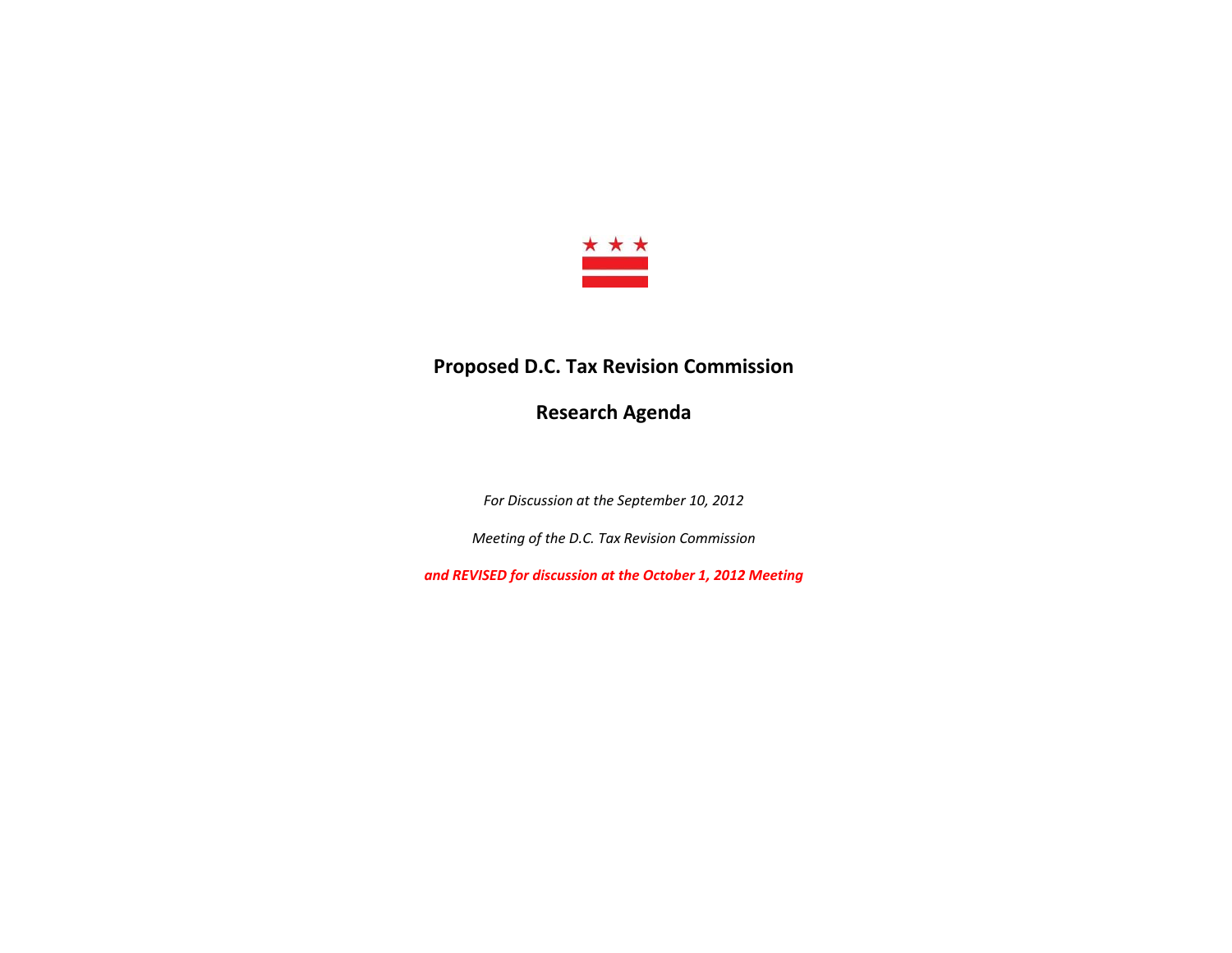This document outlines <sup>a</sup> proposed research agenda for the D.C. Tax Revision Commission ("TRC" or "Commission"). The following recommended agenda is rooted in the TRC's legislative charge. It has been developed based on preliminary conversations with Commissioners about their interests as well as input from the Mayor of the District of Columbia, the Chairman of the D.C. Council, and the D.C. Chief Financial Officer.

The enclosed agenda should be considered a draft for feedback, further input, and approval rather than a final *document to be endorsed in whole by the Commission.*

This document is divided into three sections:

- I. **Proposed Calendar of Research Topics – Summary.** This section provides <sup>a</sup> high‐level overview of the topics and general timeline for consideration by the Commission
- II. **Proposed Calendar of Research Topics – Detail.** This section provides <sup>a</sup> detailed listing of research topics for the TRC's consideration. Members of the Commission will determine which items in this detailed agenda will be researched by Commission staff.
- III. **Proposed Report Outline.** This section provides <sup>a</sup> preliminary outline of the TRC's report as required by the Commission's authorizing legislation.

The Commission will be asked to make preliminary decisions with respect to this agenda during its September 10, 2012 meeting and will be asked to approve the final agenda during its October 1, 2012 meeting.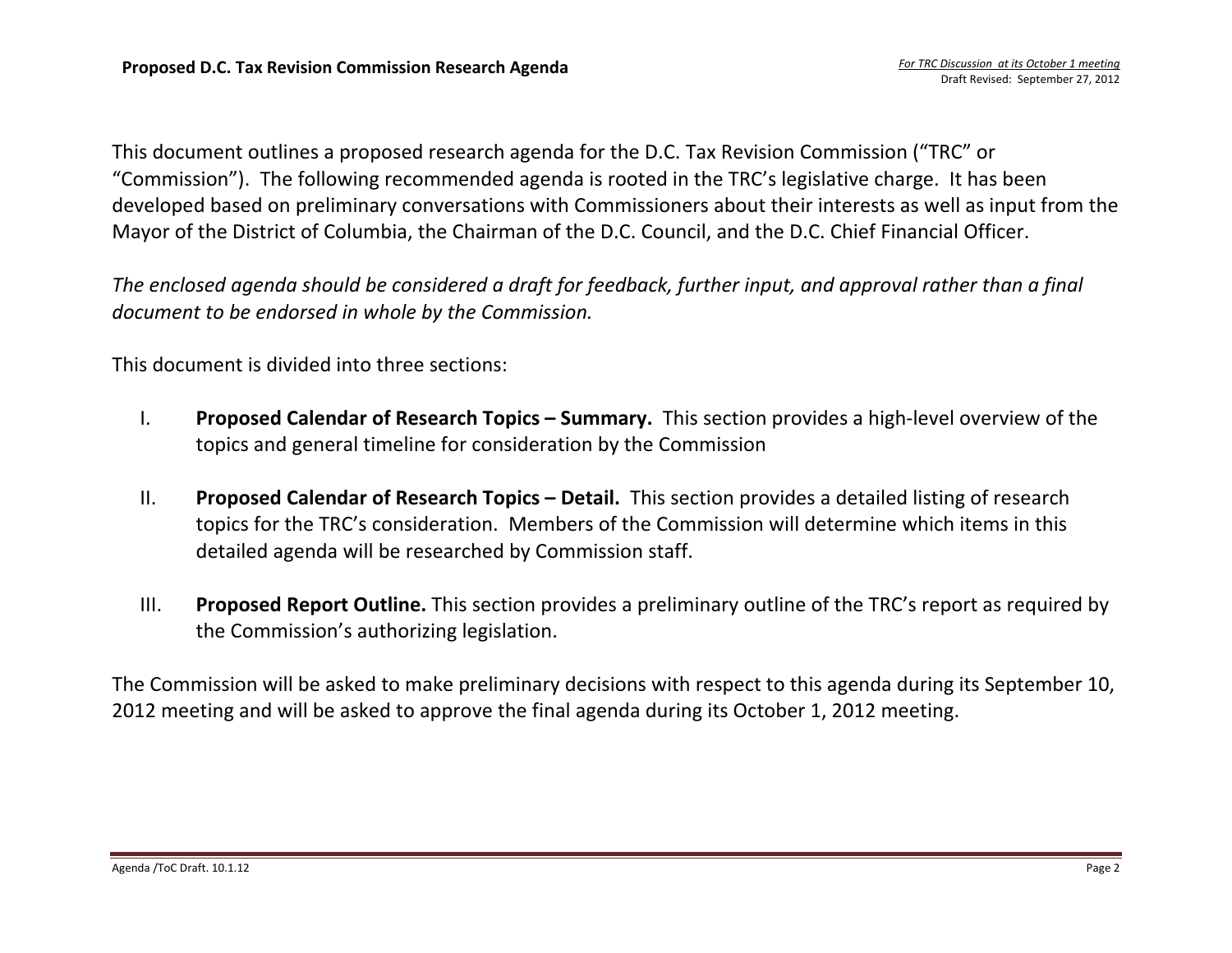**Proposed Calendar of Research Topics – Summary**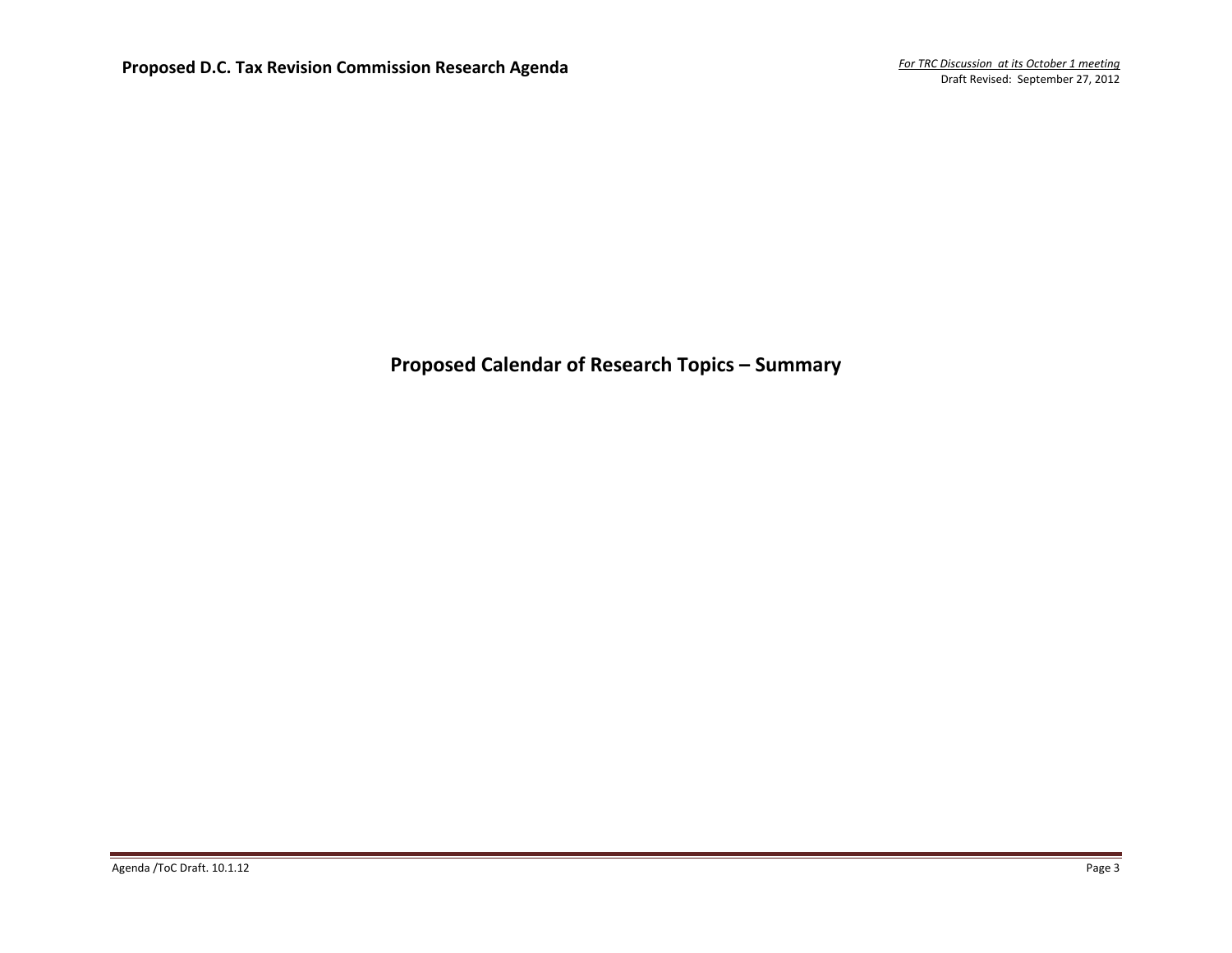

\* At its September 10, 2012 meeting, the D.C. Tax Revision Commission discussed the option of requesting an extension of its term through September 2013 to provide time to fully consider and deliberate all agenda items and to provide the necessary lead **time to contract for third‐party studies.**

The Commission may vote to request an extension of its term to September 2013 and if so the schedule above would be adjusted.

In addition, it is important to note that the schedule is contingent on completion of the contracting process for external research **and may be delayed if the contract process is extended.**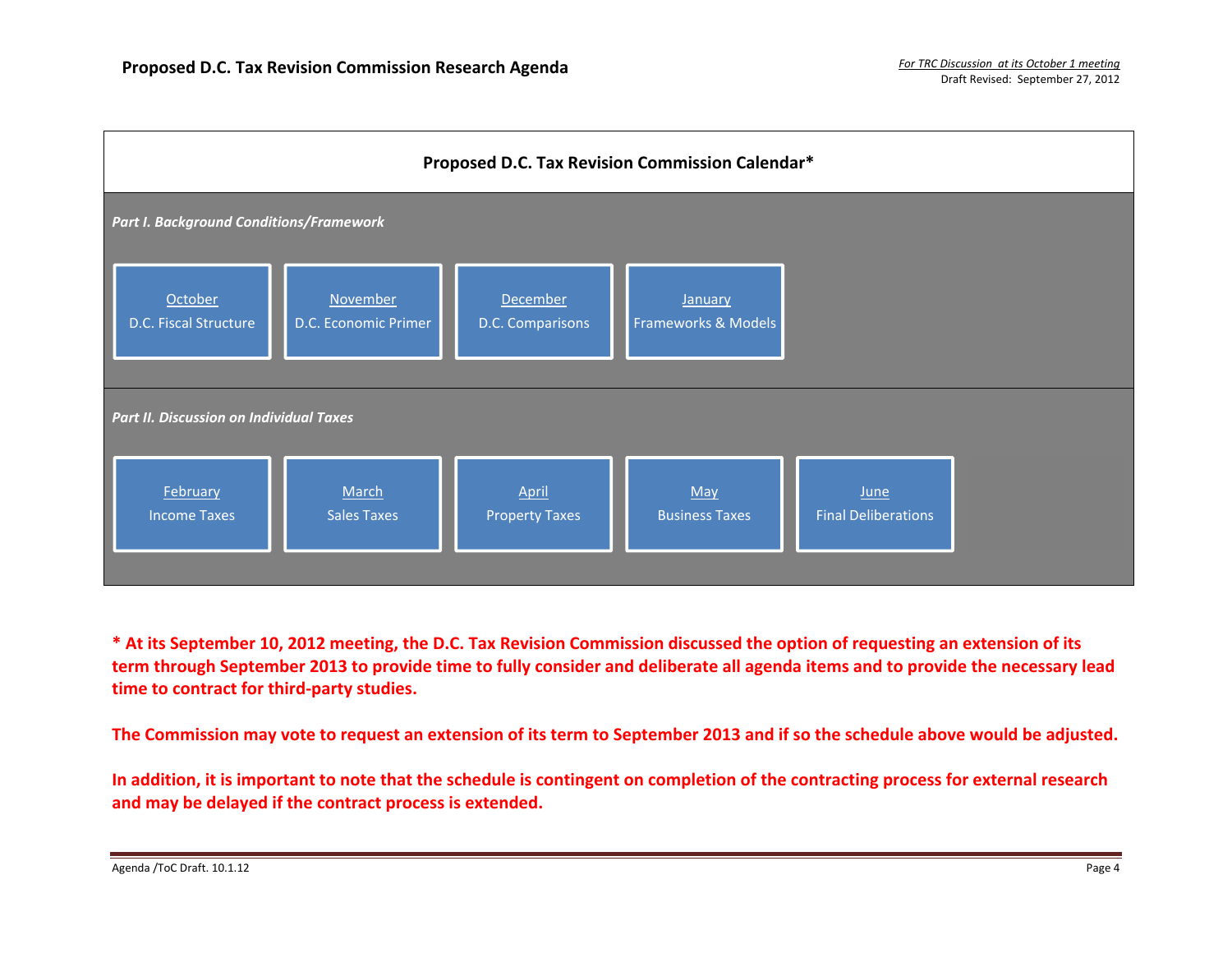**II. Proposed Calendar of Research Topics – Detail**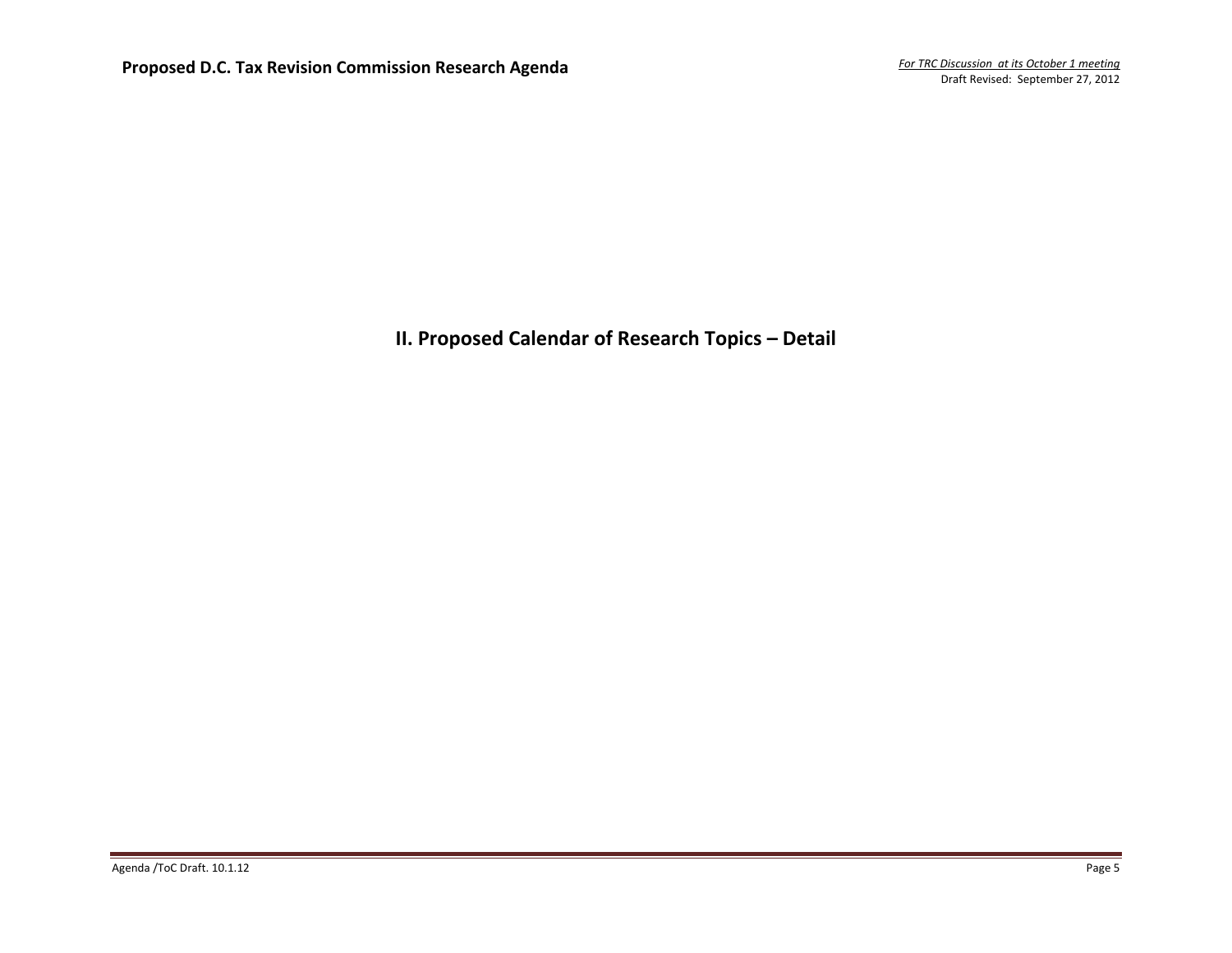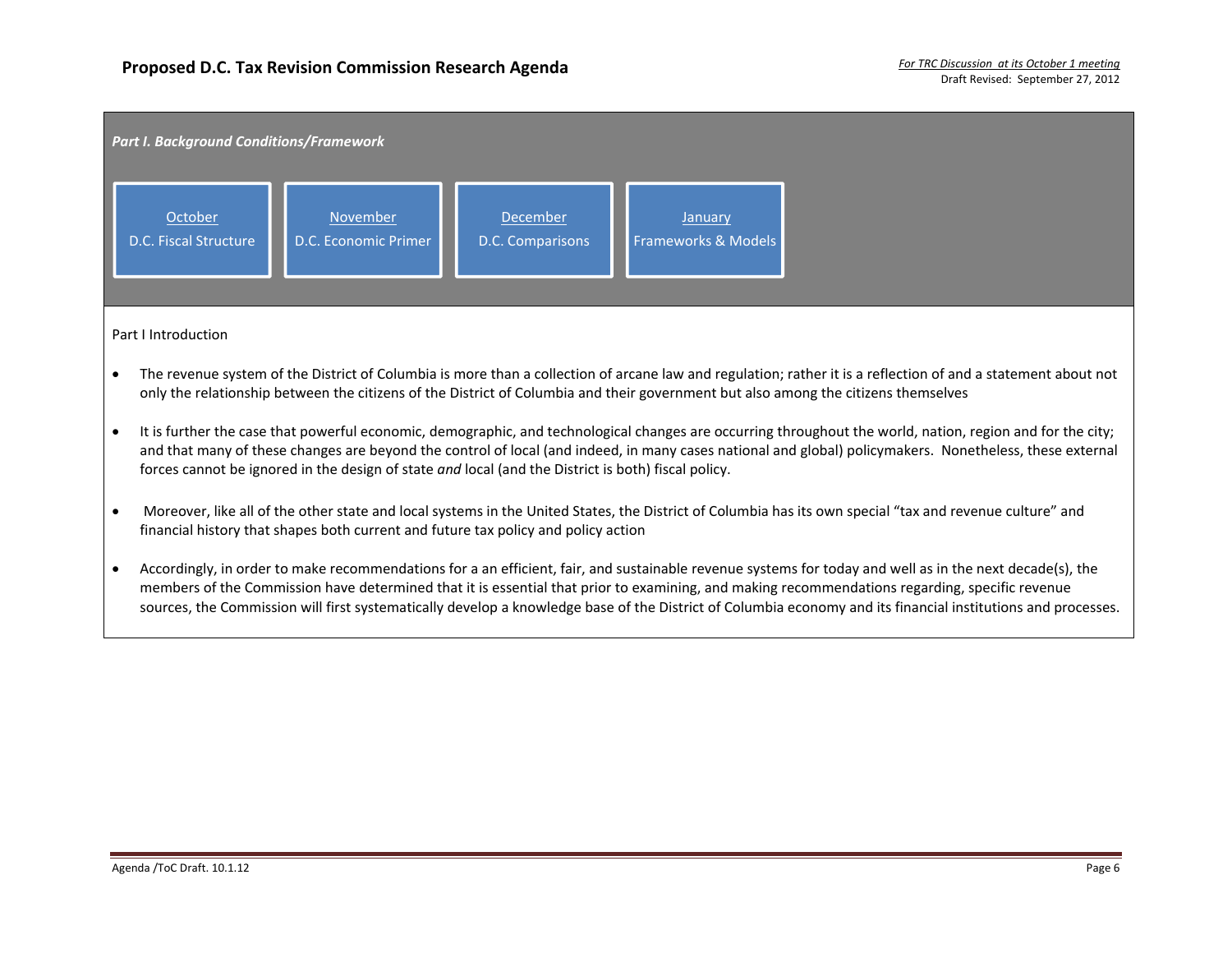|              | Part I. Background Conditions/Framework: D.C.'s Fiscal Framework |                                                                         |                                                                                       |              |  |  |  |
|--------------|------------------------------------------------------------------|-------------------------------------------------------------------------|---------------------------------------------------------------------------------------|--------------|--|--|--|
|              | October<br>D.C. Fiscal Structure                                 | <b>November</b><br>December<br>D.C. Economic Primer<br>D.C. Comparisons | January<br>Frameworks & Models                                                        |              |  |  |  |
|              | <b>Topic/ Chapter Title</b>                                      | <b>Content Includes</b>                                                 | <b>Initial Comments</b>                                                               | <b>Notes</b> |  |  |  |
| $\mathbf{1}$ | <b>District of Columbia</b>                                      | A Brief Fiscal History of D.C. including:                               | Political autonomy: may include differing legal                                       |              |  |  |  |
|              | <b>Governance and Fiscal</b>                                     | The US Constitution and Home Rule Charter<br>$\bullet$                  | perspectives.                                                                         |              |  |  |  |
|              | <b>Structure including</b>                                       | (DC Constitution?);                                                     |                                                                                       |              |  |  |  |
|              | <b>Fiscal Turnaround</b>                                         | DC arguments relating to Fiscal Autonomy<br>$\bullet$                   | Fiscal autonomy: document and examine the                                             |              |  |  |  |
|              |                                                                  | (current issues);                                                       | Districts case for increased fiscal sovereignty.                                      |              |  |  |  |
|              | Note: This is a new                                              | Federal Pre-emption of the tax base; and<br>$\bullet$                   |                                                                                       |              |  |  |  |
|              | chapter title and<br>combines the first two                      | History of the Control Board (1995-9/30/01)<br>$\bullet$                | DC's structure is unique among the 51 state and<br>local systems of the United States |              |  |  |  |
|              | chapters in the previous                                         | and current law on Control Board triggers                               |                                                                                       |              |  |  |  |
|              | draft                                                            | The current D.C. fiscal system                                          |                                                                                       |              |  |  |  |
|              |                                                                  | After the Control Board<br>$\bullet$                                    |                                                                                       |              |  |  |  |
|              |                                                                  | Importance of the OCFO structure (focus on<br>$\bullet$                 |                                                                                       |              |  |  |  |
|              |                                                                  | the Hard Budget Constraint of the Revenue                               |                                                                                       |              |  |  |  |
|              |                                                                  | Estimates, but also research output, FIS and                            |                                                                                       |              |  |  |  |
|              |                                                                  | Comptroller, Treasury, and Budget preparation                           |                                                                                       |              |  |  |  |
|              |                                                                  | and execution functions)                                                |                                                                                       |              |  |  |  |
|              |                                                                  | Briefing on Tax Administration                                          |                                                                                       |              |  |  |  |
|              |                                                                  |                                                                         |                                                                                       |              |  |  |  |
|              |                                                                  |                                                                         |                                                                                       |              |  |  |  |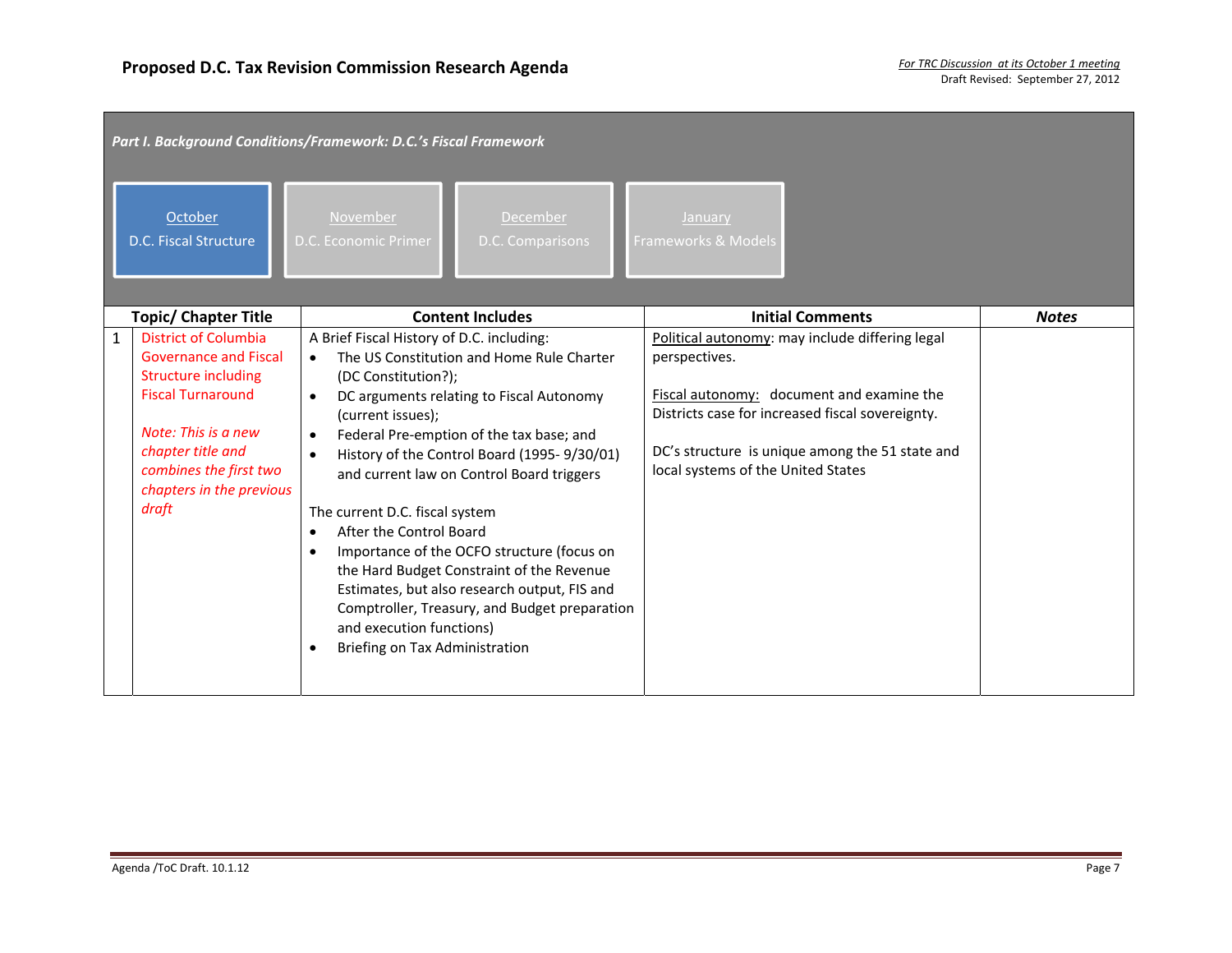|                | Part I. Background Conditions/Framework: D.C.'s Fiscal Framework                                          |                                                                                                  |                                                                                                                                                                                                                                                                                                                       |                                                      |                                                                                                                                                                                                                   |              |  |
|----------------|-----------------------------------------------------------------------------------------------------------|--------------------------------------------------------------------------------------------------|-----------------------------------------------------------------------------------------------------------------------------------------------------------------------------------------------------------------------------------------------------------------------------------------------------------------------|------------------------------------------------------|-------------------------------------------------------------------------------------------------------------------------------------------------------------------------------------------------------------------|--------------|--|
|                | October<br>D.C. Fiscal Structure                                                                          | November<br>D.C. Economic Primer                                                                 | December<br>D.C. Comparisons                                                                                                                                                                                                                                                                                          | January<br>Frameworks & Models                       |                                                                                                                                                                                                                   |              |  |
|                | <b>Topic/ Chapter Title</b>                                                                               |                                                                                                  | <b>Content Includes</b>                                                                                                                                                                                                                                                                                               |                                                      | <b>Initial Comments</b>                                                                                                                                                                                           | <b>Notes</b> |  |
| $\overline{2}$ | The Revenue System<br>Operating<br>٠<br>revenues, tax and<br>non-tax<br>Includes Focus on<br>grant system | State and local Tax Revenue Volatility.<br>rates goods are taxed).<br>estimates in recent years. | Overview of Sources of Funds and education on the<br>content of different types of taxes and the various<br>classes /treatments & types of non-tax revenues;<br>A discussion of detailed tax rates (i.e. detailed<br>information on what services are taxed and at what<br>A summary of how revenues have varied from | Key Chapter-lots of work here. Here is an<br>2016 FP | example where one can provide highlights of (ii)<br>DC Tax Facts (i) reveal the detail of a source such<br>as the Revenue Chapter of the Financial Plan; (iii)<br>Provide Recent Trends as well as those in 2013- |              |  |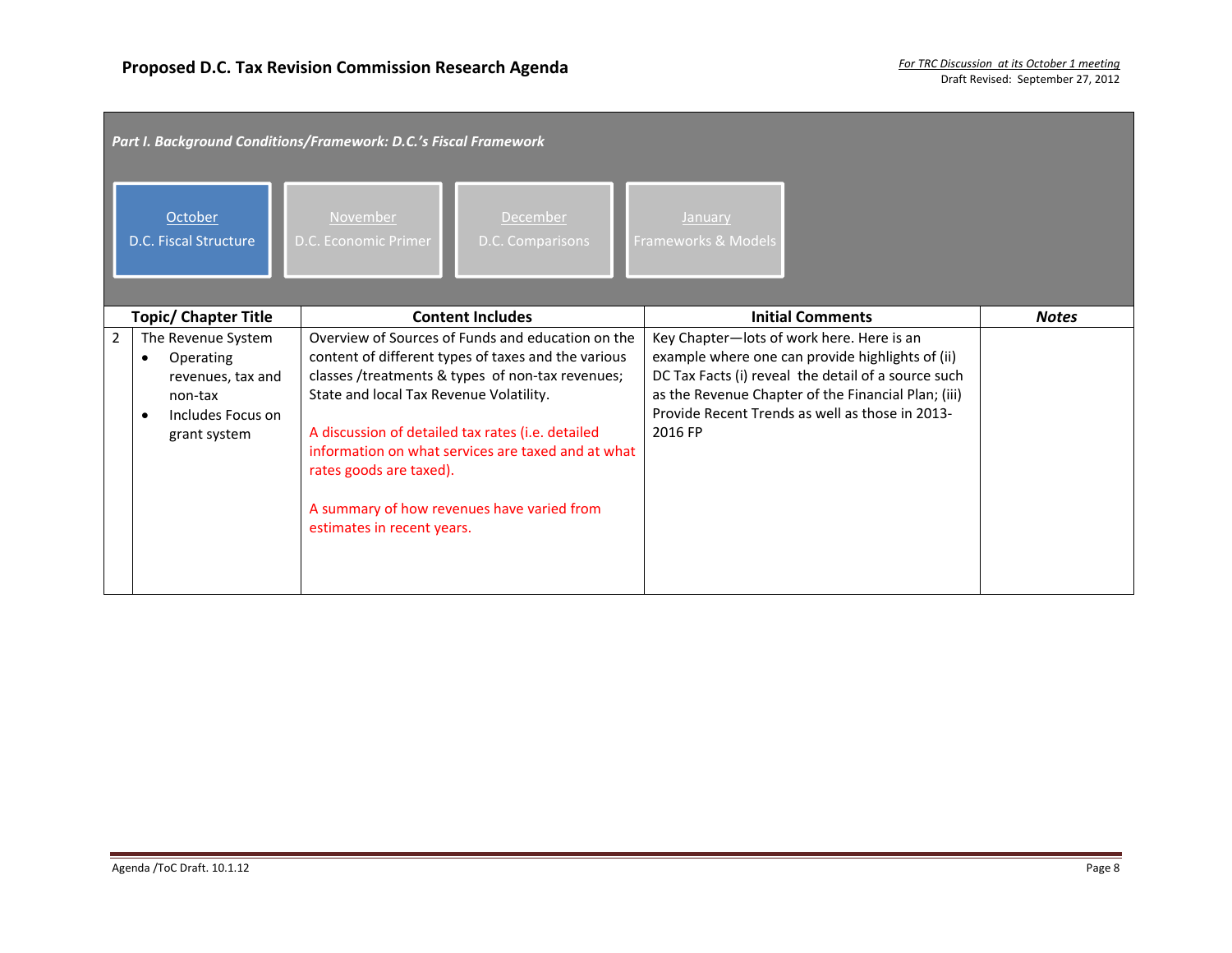|   | Part I. Background Conditions/Framework: D.C.'s Fiscal Framework                        |                                                                                                                                                                                                                                                                                                                                                                                                                                      |                                     |                                                     |                                                                                                                                                                                                                                                                                                             |              |  |
|---|-----------------------------------------------------------------------------------------|--------------------------------------------------------------------------------------------------------------------------------------------------------------------------------------------------------------------------------------------------------------------------------------------------------------------------------------------------------------------------------------------------------------------------------------|-------------------------------------|-----------------------------------------------------|-------------------------------------------------------------------------------------------------------------------------------------------------------------------------------------------------------------------------------------------------------------------------------------------------------------|--------------|--|
|   | October<br>D.C. Fiscal Structure                                                        | November<br>D.C. Economic Primer                                                                                                                                                                                                                                                                                                                                                                                                     | <b>December</b><br>D.C. Comparisons | January<br>Frameworks & Models                      |                                                                                                                                                                                                                                                                                                             |              |  |
|   | <b>Topic/ Chapter Title</b>                                                             | <b>Content Includes</b>                                                                                                                                                                                                                                                                                                                                                                                                              |                                     |                                                     | <b>Initial Comments</b>                                                                                                                                                                                                                                                                                     | <b>Notes</b> |  |
| 3 | The Budget: Operating<br>and Capital Budget<br>Medium/Long Term<br>Projections and Plan | Overview of expenditure areas with a focus on<br>long-term trends and needs:<br>Five-year Financial Plan<br>$\bullet$<br>Budget reserve funds,<br>$\bullet$<br>Tax expenditures taxes and<br>$\bullet$<br>Grants and transfers;<br>$\bullet$<br>Implications of long term pension funding<br>needs, and<br>Borrowing, debt and the statutory debt limit.<br>A discussion of the expenditure impact of<br>$\bullet$<br>sequestration. |                                     | financial markets.<br>projected drivers of spending | DC is one of the few states to have adopted a<br>medium-term Financial Plan, a process that in<br>part explains its post-Control Board record of<br>financial stability as, inter alia, recognized by the<br>Basic but important background; Focus on the<br>question of a structural deficit- includes the |              |  |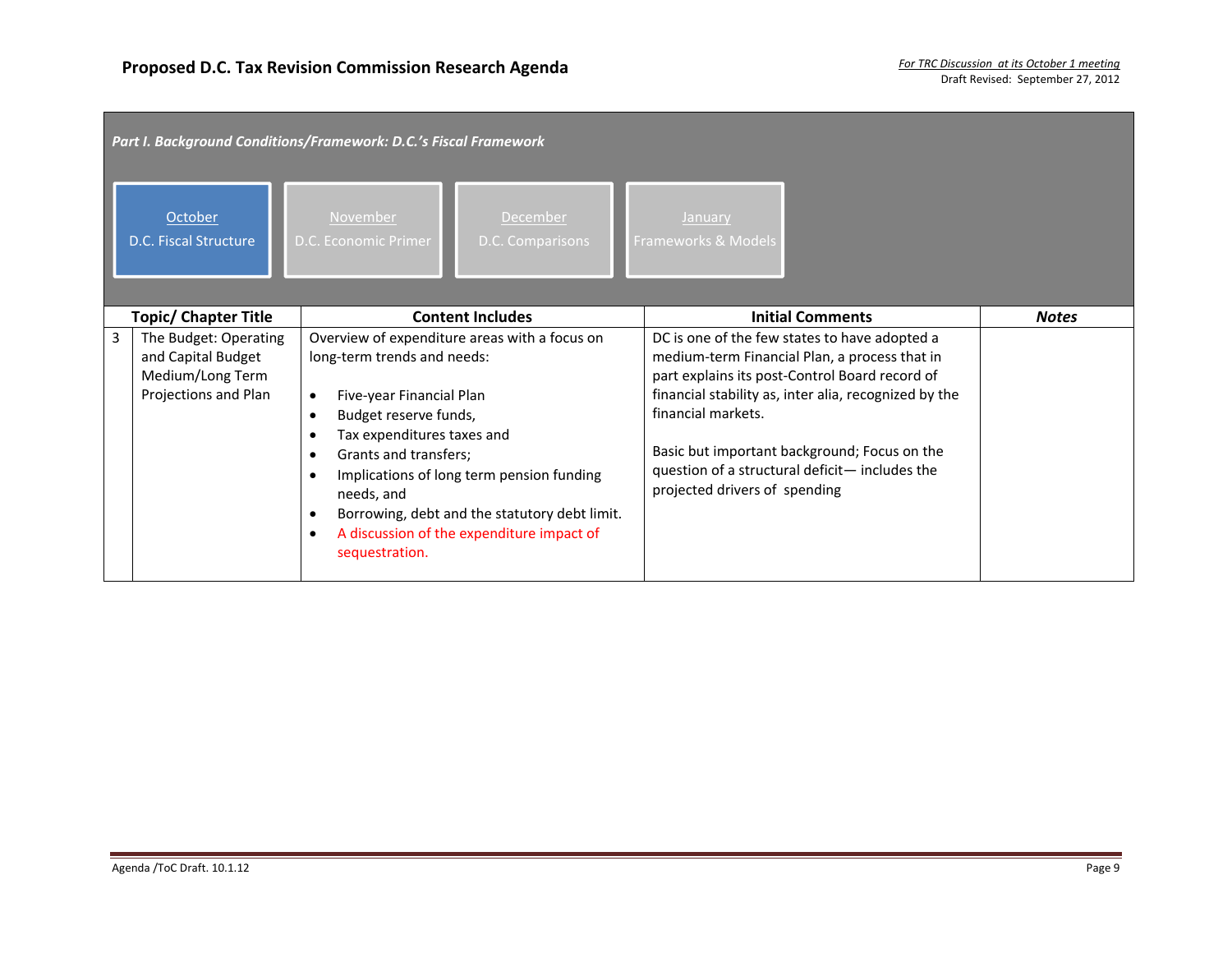|   | Part I. Background Conditions/Framework : Understanding D.C.'s Economy |                                                                                                                                          |                                                                                                                                                                                                                                                          |                                                                                                                                                             |              |  |  |
|---|------------------------------------------------------------------------|------------------------------------------------------------------------------------------------------------------------------------------|----------------------------------------------------------------------------------------------------------------------------------------------------------------------------------------------------------------------------------------------------------|-------------------------------------------------------------------------------------------------------------------------------------------------------------|--------------|--|--|
|   | October<br>D.C. Fiscal Structure                                       | November<br>D.C. Economic Primer                                                                                                         | <b>December</b><br>D.C. Comparisons                                                                                                                                                                                                                      | January<br>Frameworks & Models                                                                                                                              |              |  |  |
|   | <b>Topic/ Chapter Title</b>                                            |                                                                                                                                          | <b>Content Includes</b>                                                                                                                                                                                                                                  | <b>Initial Comments</b>                                                                                                                                     | <b>Notes</b> |  |  |
| 4 | DC's Economy/<br>Economic Overview                                     | context (metro as engine of growth and<br>a monthly basis.<br>System<br>D.C.'s Demographic Divide<br>federal downsizing on D.C. revenue. | Current Base, recent trends; include DC in a metro<br>competitor), how DC OCFO tracks the economy on<br>Relationship between D.C.'s Economy its Tax<br>Demographic, Regionalism, and Trends, including<br>A discussion of the impact of sequestration or | Rely on ORA material &/or projected economic<br>base, metro land local should specific sectors be<br>addressed (tourism, the growth vs. decline<br>sectors? |              |  |  |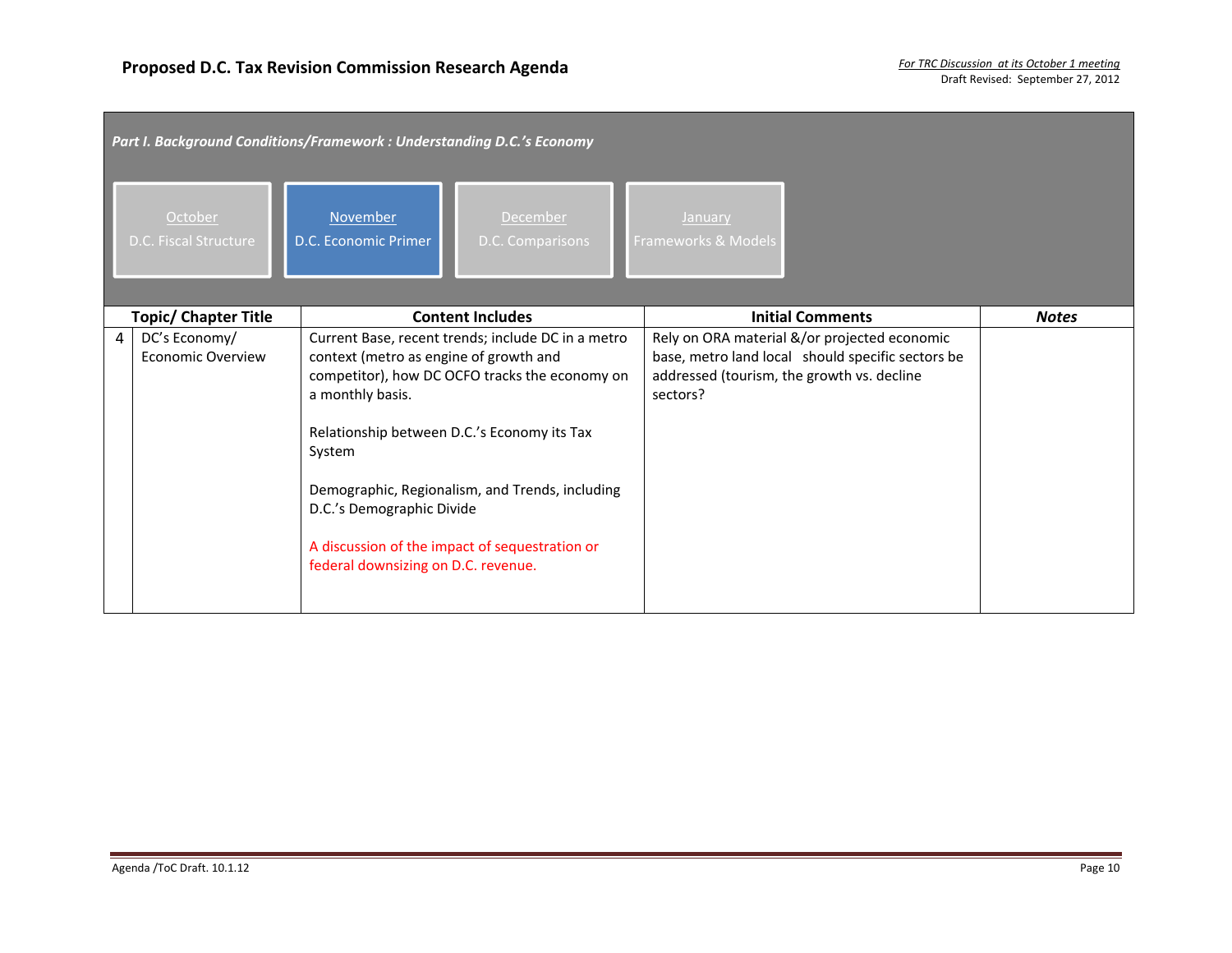|   | Part I. Background Conditions/Framework : Understanding D.C.'s Economy |                                                                                                                                                                                                                                                                                                                                                                                                                                                                                                                                                                                                                                                                                                                                                                                                                        |                                                                                                                                                                                                                                                                                                                                                                                                                                                                                                                                                                                                                                                                                                                                                                                                                                                                         |              |  |  |  |
|---|------------------------------------------------------------------------|------------------------------------------------------------------------------------------------------------------------------------------------------------------------------------------------------------------------------------------------------------------------------------------------------------------------------------------------------------------------------------------------------------------------------------------------------------------------------------------------------------------------------------------------------------------------------------------------------------------------------------------------------------------------------------------------------------------------------------------------------------------------------------------------------------------------|-------------------------------------------------------------------------------------------------------------------------------------------------------------------------------------------------------------------------------------------------------------------------------------------------------------------------------------------------------------------------------------------------------------------------------------------------------------------------------------------------------------------------------------------------------------------------------------------------------------------------------------------------------------------------------------------------------------------------------------------------------------------------------------------------------------------------------------------------------------------------|--------------|--|--|--|
|   | October<br>D.C. Fiscal Structure                                       | November<br><b>December</b><br>D.C. Economic Primer<br>D.C. Comparisons                                                                                                                                                                                                                                                                                                                                                                                                                                                                                                                                                                                                                                                                                                                                                | January<br>Frameworks & Models                                                                                                                                                                                                                                                                                                                                                                                                                                                                                                                                                                                                                                                                                                                                                                                                                                          |              |  |  |  |
|   | <b>Topic/ Chapter Title</b>                                            | <b>Content Includes</b>                                                                                                                                                                                                                                                                                                                                                                                                                                                                                                                                                                                                                                                                                                                                                                                                | <b>Initial Comments</b>                                                                                                                                                                                                                                                                                                                                                                                                                                                                                                                                                                                                                                                                                                                                                                                                                                                 | <b>Notes</b> |  |  |  |
| 5 | How the District<br>Compares                                           | Fiscal Comparisons: explanation and pros and cons<br>of rankings and discussions of fiscal capacity study<br>here one must bring in expenditure as well as<br>revenue side of the budget; Who pays DC taxes can<br>fit here. This will also include the tax burden study<br>carried out annually by ORA.<br>This section will look at not just the level of taxes<br>but also what those taxes pay for in the context of<br>services provided by the District and the overall<br>vision for the city.<br>Although the primary focus of this section will be<br>on taxes, the Commission recognizes that<br>Individuals do not make location decisions based<br>on taxes alone - there are many other factors that<br>impact those decisions - and that the study must<br>provide consideration of these other factors. | Representative Tax System study with estimates<br>of tax capacity and effort (ORA)<br>Members will receive a copy of D.C.'s 2005 Fiscal<br>Capacity Study. Staff are evaluating whether<br>there is sufficient time to update this analysis.<br>Members will receive a copy of the 2003 GAO<br>study on D.C.'s structural imbalance<br>Note: A number of issues where raised here about<br>what we are actually comparing and the need to<br>also look at expenditures to make meaningful<br>comparisons across jurisdictions. Commissioners<br>discussed the need to look at revenue capacity<br>AND revenue effort as well as expenditure needs<br>AND actual spending AND expenditure quality.<br>Because this is a tax study, staff proposes that we<br>will concentrate on the revenue side of these<br>questions and will not look at quality of<br>expenditures. |              |  |  |  |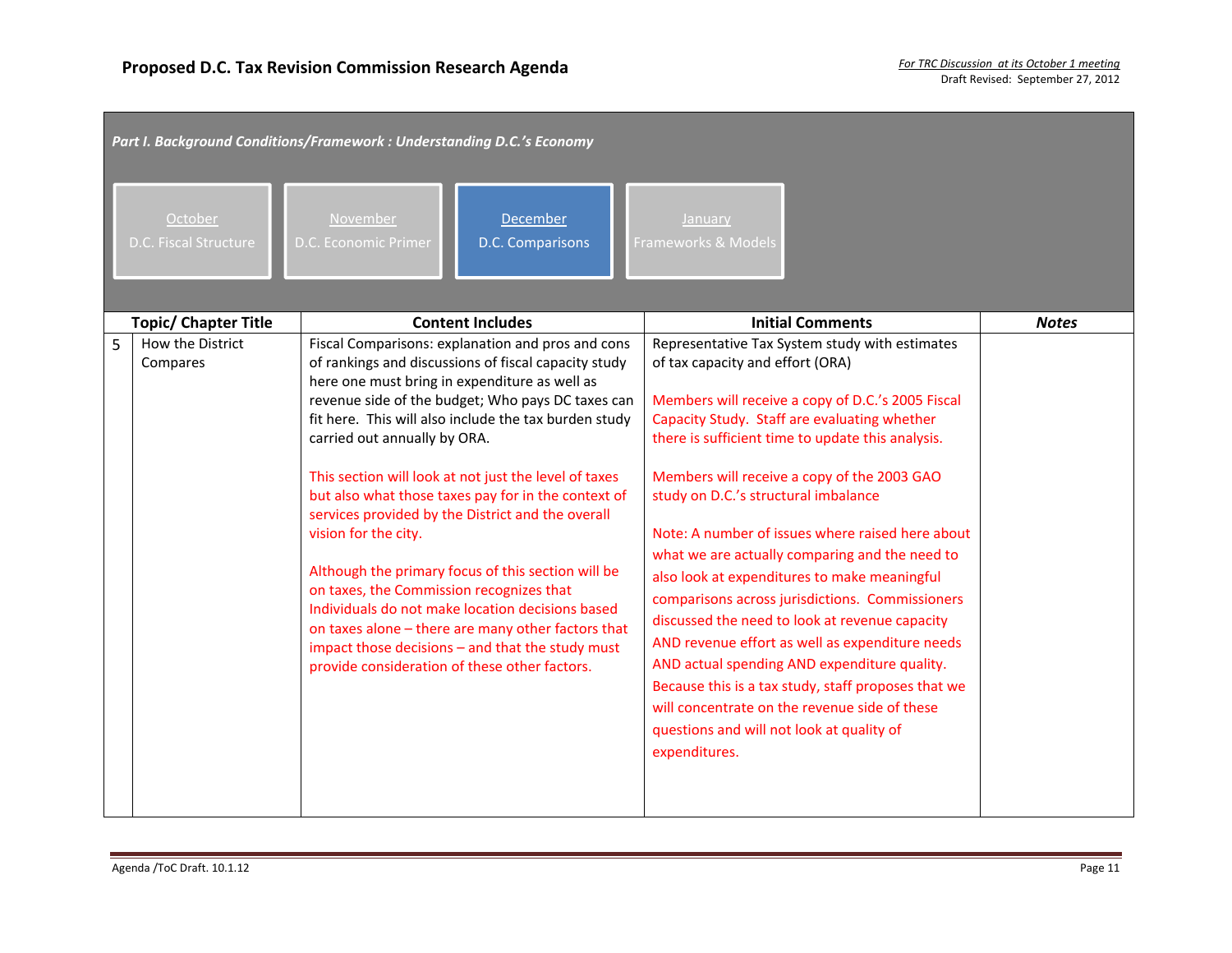| Part I. Background Conditions/Framework : Understanding D.C.'s Economy                                                                                                                                                                                                                                                                                                                                                                                                                                                                                                                            |                                                                                                                                                                                                                                                                                                                                                                                                                                                                                                                                                                                                                                                                   |                                                  |              |  |  |  |
|---------------------------------------------------------------------------------------------------------------------------------------------------------------------------------------------------------------------------------------------------------------------------------------------------------------------------------------------------------------------------------------------------------------------------------------------------------------------------------------------------------------------------------------------------------------------------------------------------|-------------------------------------------------------------------------------------------------------------------------------------------------------------------------------------------------------------------------------------------------------------------------------------------------------------------------------------------------------------------------------------------------------------------------------------------------------------------------------------------------------------------------------------------------------------------------------------------------------------------------------------------------------------------|--------------------------------------------------|--------------|--|--|--|
| October<br>D.C. Fiscal Structure                                                                                                                                                                                                                                                                                                                                                                                                                                                                                                                                                                  | November<br>December<br>D.C. Comparisons<br>D.C. Economic Primer                                                                                                                                                                                                                                                                                                                                                                                                                                                                                                                                                                                                  | January<br>Frameworks & Models                   |              |  |  |  |
| <b>Topic/ Chapter Title</b>                                                                                                                                                                                                                                                                                                                                                                                                                                                                                                                                                                       | <b>Content Includes</b>                                                                                                                                                                                                                                                                                                                                                                                                                                                                                                                                                                                                                                           | <b>Initial Comments</b>                          | <b>Notes</b> |  |  |  |
| <b>QUESTION: WOULD</b><br>6<br><b>MEMBERS LIKE</b><br><b>BRIEFINGS ON SPECIAL</b><br><b>TOPICS AT THIS</b><br><b>MEETING?</b><br><b>Tax Expenditures</b><br>٠<br><b>Tax Abatements</b><br><b>Tax Earmarking</b><br>$\bullet$<br><b>Tax Administration</b><br>$\bullet$<br><b>National State &amp;</b><br>$\bullet$<br><b>Local Trends</b><br>History of D.C. Tax<br>٠<br><b>Changes</b><br>LT Tax Burden/<br>$\bullet$<br>growth of fees<br>Note: This will be<br>overarching Member<br>briefings on tax these<br>issues and will<br>ultimately be discussed<br>within chapters below<br>as well. | Commissioners requested a separate briefing on<br>tax expenditures and tax abatements which will<br>include:<br>A discussion of the tax abatements and tax<br>$\bullet$<br>expenditures provided by the District of<br>Columbia, including individual abatements and<br>industry-wide abatements such as technology<br>incentives.<br>A discussion of sun setting some tax<br>$\bullet$<br>expenditures.<br>An issue for the Commission to consider is whether<br>it would like a briefing on "tax earmarking" as a<br>separate topic as part of this briefing.<br>The other issues presented as optional briefings<br>were added by the Chair for consideration. | Members will receive the Tax Expenditure budget. |              |  |  |  |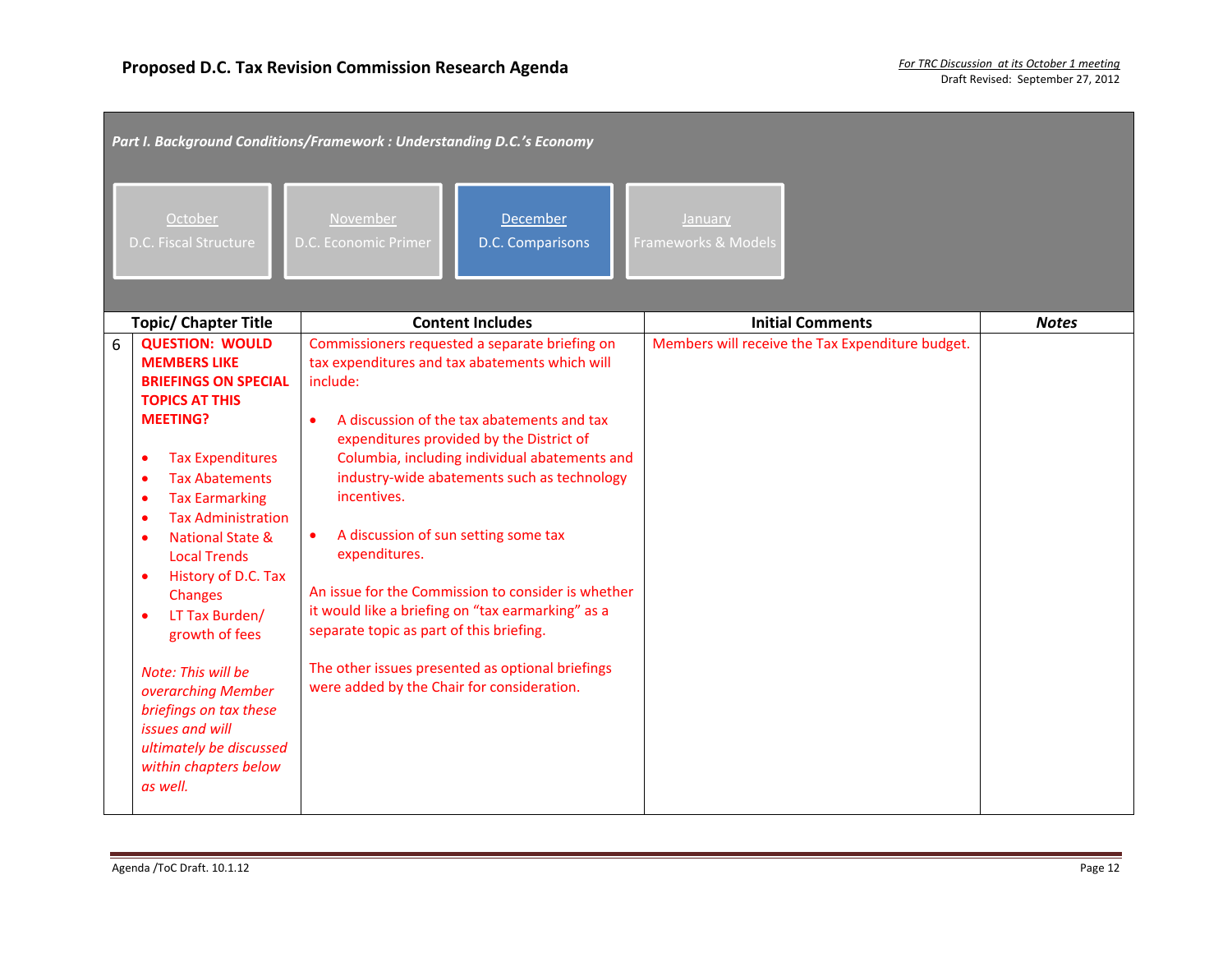|                | Part I. Background Conditions/Framework : Frameworks for Analyzing the D.C. Tax System |                                                                                                                                                                                 |                                                                                                                                                                                                                                                                                                                                                                                                                                   |                                                     |                                                                                                                                                                                                                                                                                                                                                       |                                                                                                                                                        |  |  |
|----------------|----------------------------------------------------------------------------------------|---------------------------------------------------------------------------------------------------------------------------------------------------------------------------------|-----------------------------------------------------------------------------------------------------------------------------------------------------------------------------------------------------------------------------------------------------------------------------------------------------------------------------------------------------------------------------------------------------------------------------------|-----------------------------------------------------|-------------------------------------------------------------------------------------------------------------------------------------------------------------------------------------------------------------------------------------------------------------------------------------------------------------------------------------------------------|--------------------------------------------------------------------------------------------------------------------------------------------------------|--|--|
|                | October<br>D.C. Fiscal Structure                                                       | November<br>D.C. Economic Primer                                                                                                                                                | <b>December</b><br>D.C. Comparisons                                                                                                                                                                                                                                                                                                                                                                                               | January<br>Frameworks & Models                      |                                                                                                                                                                                                                                                                                                                                                       |                                                                                                                                                        |  |  |
|                | <b>Topic/ Chapter Title</b>                                                            |                                                                                                                                                                                 | <b>Content Includes</b>                                                                                                                                                                                                                                                                                                                                                                                                           |                                                     | <b>Initial Comments</b>                                                                                                                                                                                                                                                                                                                               | <b>Notes</b>                                                                                                                                           |  |  |
| $\overline{7}$ | <b>Fiscal Architecture</b>                                                             | The paper on fiscal architecture sets the<br>framework for what makes 'fiscal sense" by<br>examining economic, demographic, and<br>the Great Recession and its implications for | institutional factors that determine pressures on<br>expenditure and revenue sources; a look ahead as<br>the DC's economic structure, demographics, and<br>Institutional arrangements and implications for<br>revenue policy. This will also include a discussion of<br>revenue performance and estimation in DC. This<br>raises an issue of structural reform in view of<br>evolving reality including impact of gentrification. | on the possible downsizing of the federal<br>on DC. | Include expenditure implications here to allow<br>TRC to say it did look at the "we tax to spend"<br>This will also include an (ORA assisted) discussion<br>government and its impact on revenue in DC<br>should be? There was also a comment about<br>looking at the experience in the 1990s with<br>government downsizing to see what impact it had | The presentation of<br>this report in January<br>is contingent on<br>putting a contract in<br>place by October 1,<br>2012 with the<br>selected vendor. |  |  |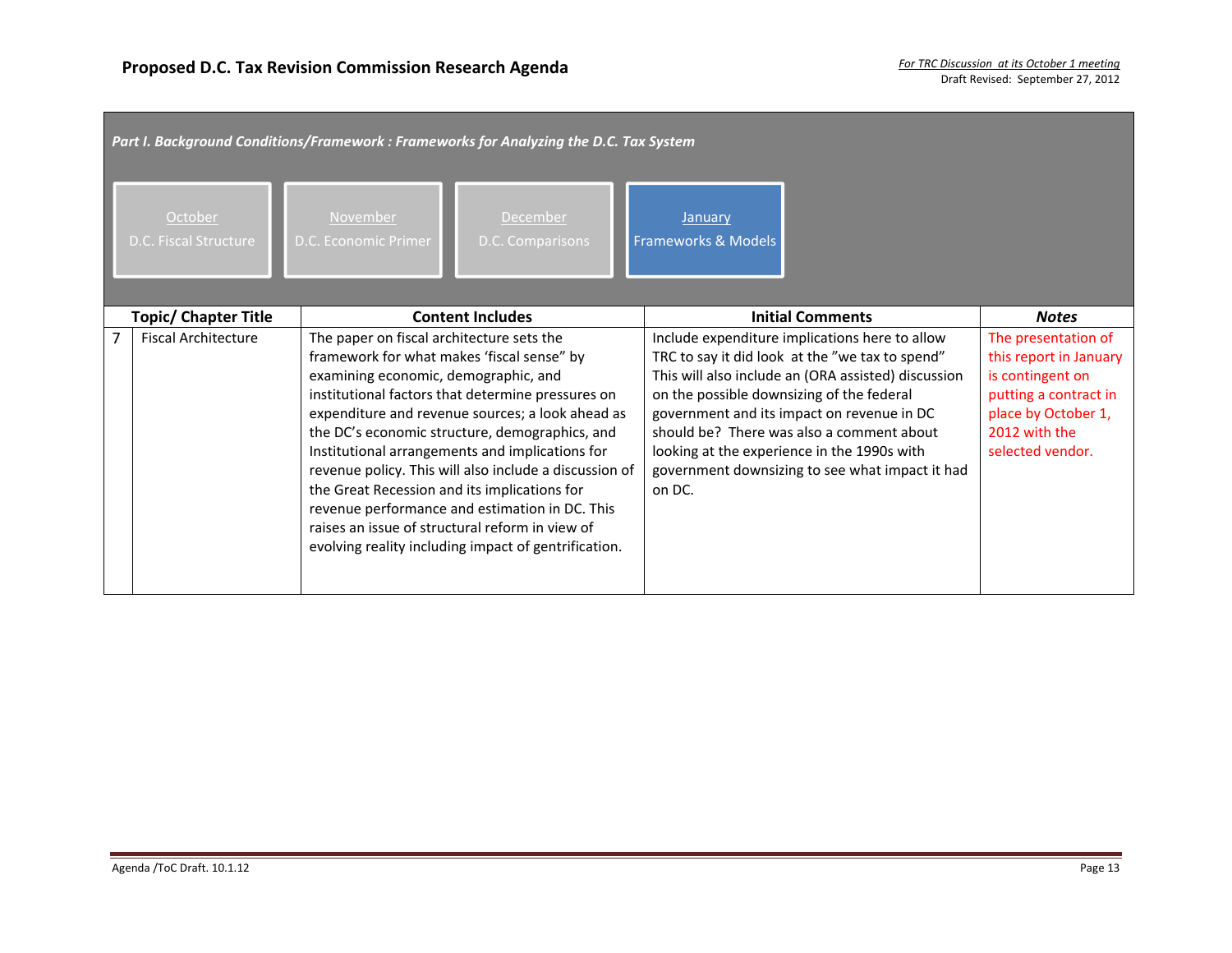|   | Part I. Background Conditions/Framework : Frameworks for Analyzing the D.C. Tax System |                                                                                                                                                                                                                                                                                                                                                                                                                                                                                                                                                                                                                                                                                                                                                                                                           |                                                                                                                                                                                                                                                                               |              |  |  |  |
|---|----------------------------------------------------------------------------------------|-----------------------------------------------------------------------------------------------------------------------------------------------------------------------------------------------------------------------------------------------------------------------------------------------------------------------------------------------------------------------------------------------------------------------------------------------------------------------------------------------------------------------------------------------------------------------------------------------------------------------------------------------------------------------------------------------------------------------------------------------------------------------------------------------------------|-------------------------------------------------------------------------------------------------------------------------------------------------------------------------------------------------------------------------------------------------------------------------------|--------------|--|--|--|
|   | October<br>D.C. Fiscal Structure                                                       | November<br>December<br><b>D.C. Economic Primer</b><br>D.C. Comparisons                                                                                                                                                                                                                                                                                                                                                                                                                                                                                                                                                                                                                                                                                                                                   | <b>January</b><br><b>Frameworks &amp; Models</b>                                                                                                                                                                                                                              |              |  |  |  |
|   | <b>Topic/ Chapter Title</b>                                                            | <b>Content Includes</b>                                                                                                                                                                                                                                                                                                                                                                                                                                                                                                                                                                                                                                                                                                                                                                                   | <b>Initial Comments</b>                                                                                                                                                                                                                                                       | <b>Notes</b> |  |  |  |
| 8 | <b>CGE Model</b>                                                                       | A Computable General Equilibrium Model will<br>provide an economic model of the Greater<br>Washington Area that will allow for the evaluation<br>of the impact of macro-level changes in the<br>District's tax rates and structure on growth and<br>inter-regional economic activity.<br>Issues a CGE may address:<br>• Cross border effects of the retail sales tax<br>• DC central city as an "engine of growth" for the<br>metro area<br>• The metro area as an engine of growth for DC<br>. What would be the results of systematic<br>reductions in defense spending (e.g., the Obama<br>Admin budget in the out-years)<br>. How much would DC tax levels have to be to<br>significantly affect DC GDP?<br>. How much would DC tax levels have to be to<br>significantly affect DC employment levels | Econometric work<br>a. Computable General Equilibrium model for<br>DC (CGE)<br>b. Analysis of factors contributing to job growth<br>This model has been developed for the State of<br>Georgia and City of Atlanta by the Economics<br>Department at Georgia State University. |              |  |  |  |
| 9 | Remi-Model: Cross-<br>Border Impact of Tax<br>Changes                                  | The Remi model, which the Office of Revenue<br>Analysis has and uses, will help us look at the<br>impact of changes to tax rates on representative<br>households and representative businesses and<br>model the impact of changes on those location<br>decisions.                                                                                                                                                                                                                                                                                                                                                                                                                                                                                                                                         |                                                                                                                                                                                                                                                                               |              |  |  |  |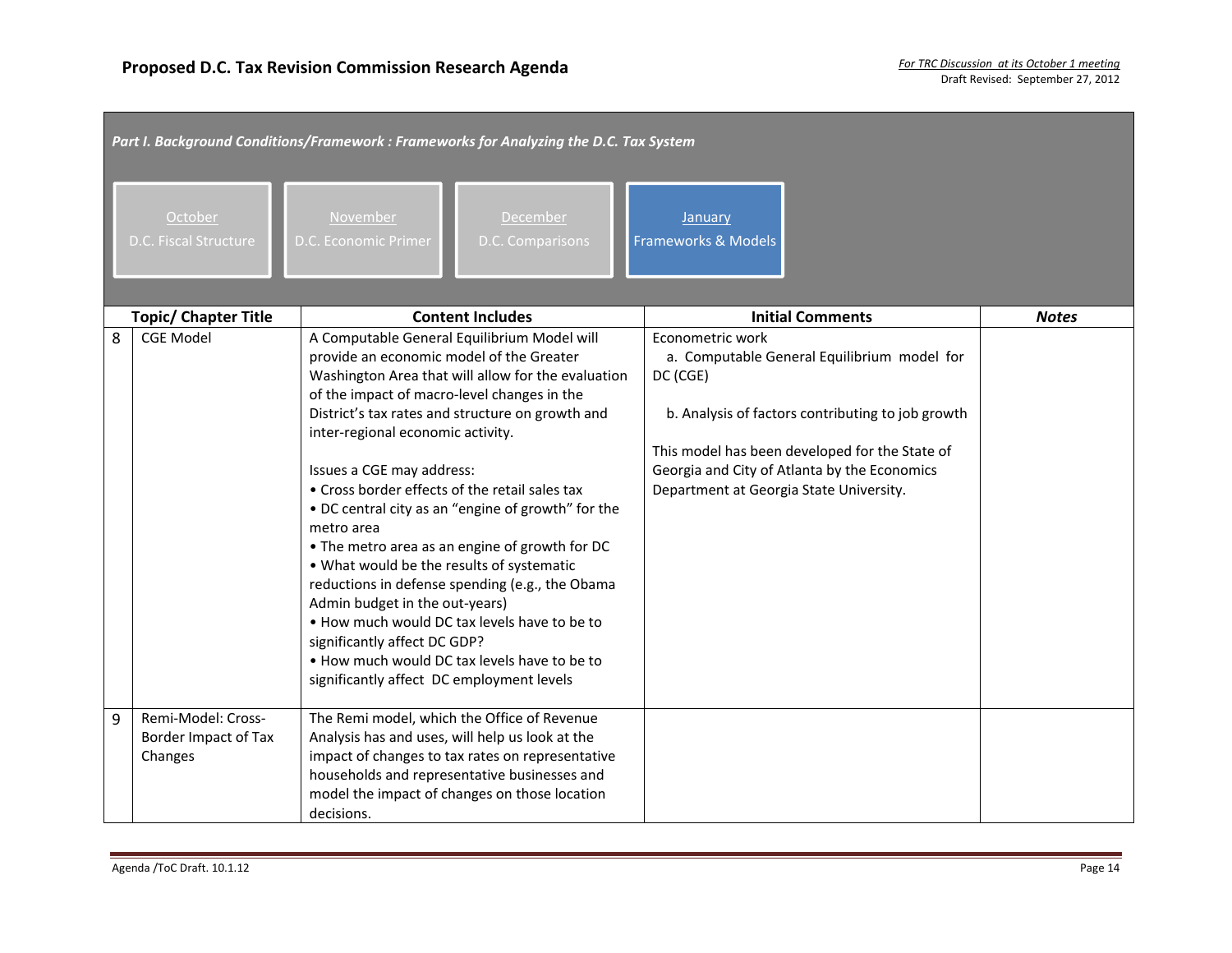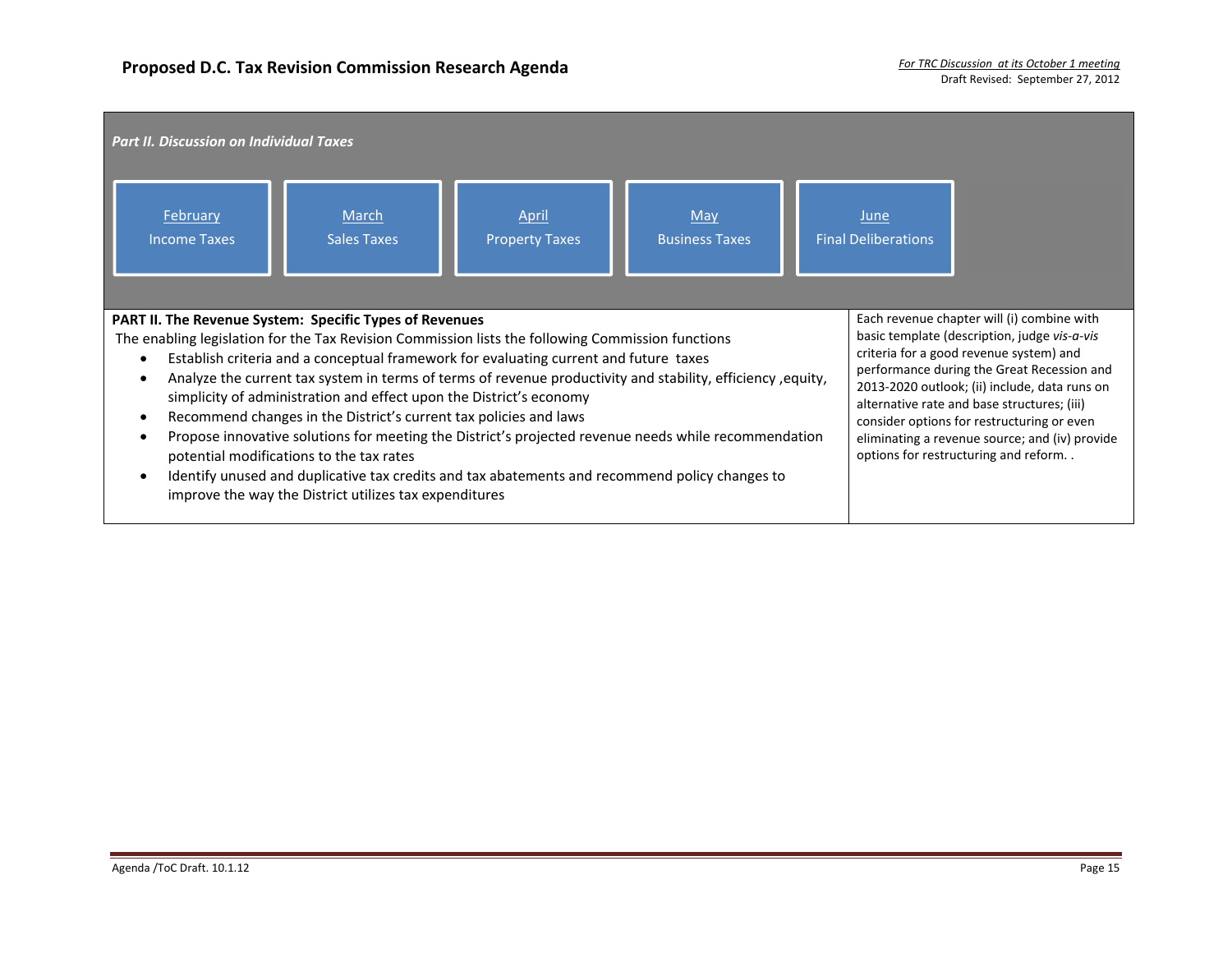|    | <b>Part II. Discussion on Individual Taxes</b> |                                                                                                                                                                                                                                                                                                                                                                                                                                                                                 |                                                                                                                                                                                                                                                                                                                                                                                                                           |                                                                                     |                                         |              |  |  |
|----|------------------------------------------------|---------------------------------------------------------------------------------------------------------------------------------------------------------------------------------------------------------------------------------------------------------------------------------------------------------------------------------------------------------------------------------------------------------------------------------------------------------------------------------|---------------------------------------------------------------------------------------------------------------------------------------------------------------------------------------------------------------------------------------------------------------------------------------------------------------------------------------------------------------------------------------------------------------------------|-------------------------------------------------------------------------------------|-----------------------------------------|--------------|--|--|
|    | February<br><b>Income Taxes</b>                | March<br><b>Sales Taxes</b>                                                                                                                                                                                                                                                                                                                                                                                                                                                     | April<br><b>Property Taxes</b>                                                                                                                                                                                                                                                                                                                                                                                            | May<br><b>Business Taxes</b>                                                        | June<br><b>Final Deliberations</b>      |              |  |  |
|    | <b>Topic/ Chapter Title</b>                    |                                                                                                                                                                                                                                                                                                                                                                                                                                                                                 | <b>Content Includes</b>                                                                                                                                                                                                                                                                                                                                                                                                   |                                                                                     | <b>Initial Comments</b>                 | <b>Notes</b> |  |  |
| 10 | The Individual Income<br>Tax                   | tax including the following areas:<br>severity of tax penalties;<br>with Low-Income Credit;<br>5. Pension and 401K phase out;<br>6. Taxation of municipal bond interest;<br>7. Overall income tax rates and brackets;<br>8. The standard deduction and the personal<br>exemption amounts;<br>9. Capital gains taxes including inter-state<br>10. Tax Administration;<br>11. Non-resident taxation;<br>12. Commuter taxation; and<br>the process for determining who is audited. | This will be a detailed study of the D.C.'s income<br>1. Mechanics of the tax and Federal Conformity;<br>2. Policies to broaden the PIT base; flat tax?;<br>3. Treatment of some low income families and<br>4. The Earned Income Tax Credit, and interaction<br>comparisons (consider including Technology Sector<br>of 2012 Act here or in Business Tax section);<br>13. Individual income tax administration, including | $\leftarrow$ As with all the (next set of) specific tax<br>simulations $\downarrow$ | chapters-work with "scorekeeper" ORA on |              |  |  |
| 11 | <b>Estate Tax</b>                              | there locational effects?                                                                                                                                                                                                                                                                                                                                                                                                                                                       | Key issue is federal Issue is conformity; and are                                                                                                                                                                                                                                                                                                                                                                         |                                                                                     |                                         |              |  |  |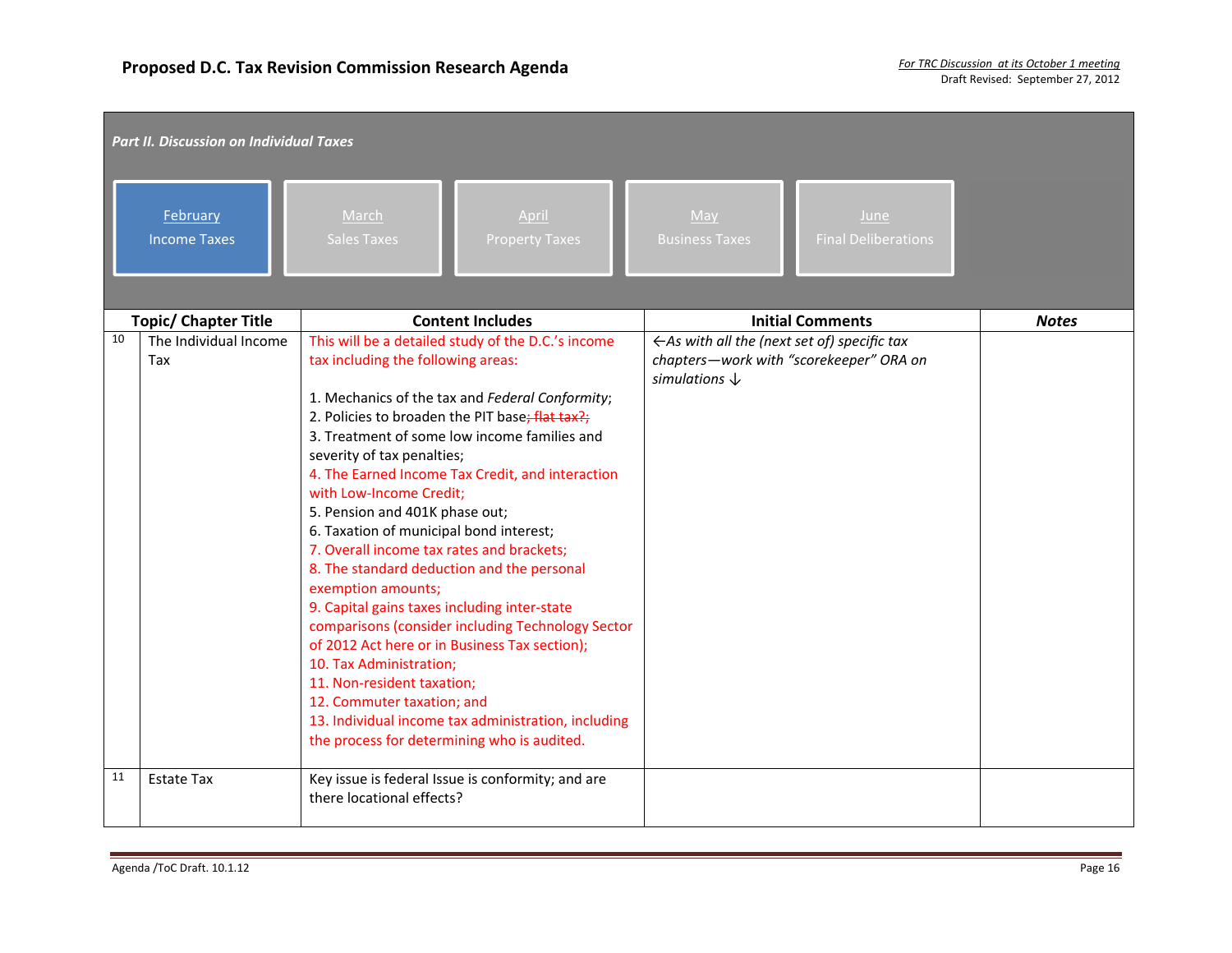|     | <b>Part II. Discussion on Individual Taxes</b> |                                                                                                                                                                                                                                                                                                                                                                                                                                                                                                                                                                                 |                                                                              |              |  |  |  |  |
|-----|------------------------------------------------|---------------------------------------------------------------------------------------------------------------------------------------------------------------------------------------------------------------------------------------------------------------------------------------------------------------------------------------------------------------------------------------------------------------------------------------------------------------------------------------------------------------------------------------------------------------------------------|------------------------------------------------------------------------------|--------------|--|--|--|--|
|     | February<br><b>Income Taxes</b>                | March<br>April<br><b>Sales Taxes</b><br><b>Property Taxes</b>                                                                                                                                                                                                                                                                                                                                                                                                                                                                                                                   | May<br>June<br><b>Final Deliberations</b><br><b>Business Taxes</b>           |              |  |  |  |  |
|     | <b>Topic/ Chapter Title</b>                    | <b>Content Includes</b>                                                                                                                                                                                                                                                                                                                                                                                                                                                                                                                                                         | <b>Initial Comments</b>                                                      | <b>Notes</b> |  |  |  |  |
| 12  | <b>Retail Sales Tax</b>                        | This section will explore the following issues:<br>1. Base broadening of current law a key issue/as DC<br>sees growth in service sectors; how to tax and (a)<br>avoid pyramiding and (b) the mechanics of taxation<br>of professional income;<br>2. Remote commerce, including hotel reservation<br>system;<br>3. Not- for- Profit Entities;<br>4. Implications on Visitors and other non -<br>residents;<br>5. Estimate business to business transactions as<br>part of the RST Base;<br>6. Sales taxes paid by non-profit organizations; and.<br>7. Sales tax administration. | To discuss-how to bring together PIT, RST, and<br>RPT low income tax relief. |              |  |  |  |  |
| 13. | <b>Selected Sales Taxes</b>                    | Cigarette, Alcohol, Motor Vehicle Excises. Motor<br>Vehicle Fuel (excludes registration fees); baseball<br>gross receipts.                                                                                                                                                                                                                                                                                                                                                                                                                                                      |                                                                              |              |  |  |  |  |
| 14. | <b>Utility Taxes</b>                           | A review of D.C.'s utility tax rates.                                                                                                                                                                                                                                                                                                                                                                                                                                                                                                                                           |                                                                              |              |  |  |  |  |
| 15. | <b>Congestion Taxation</b>                     | A review of establishing a congestion tax.                                                                                                                                                                                                                                                                                                                                                                                                                                                                                                                                      |                                                                              |              |  |  |  |  |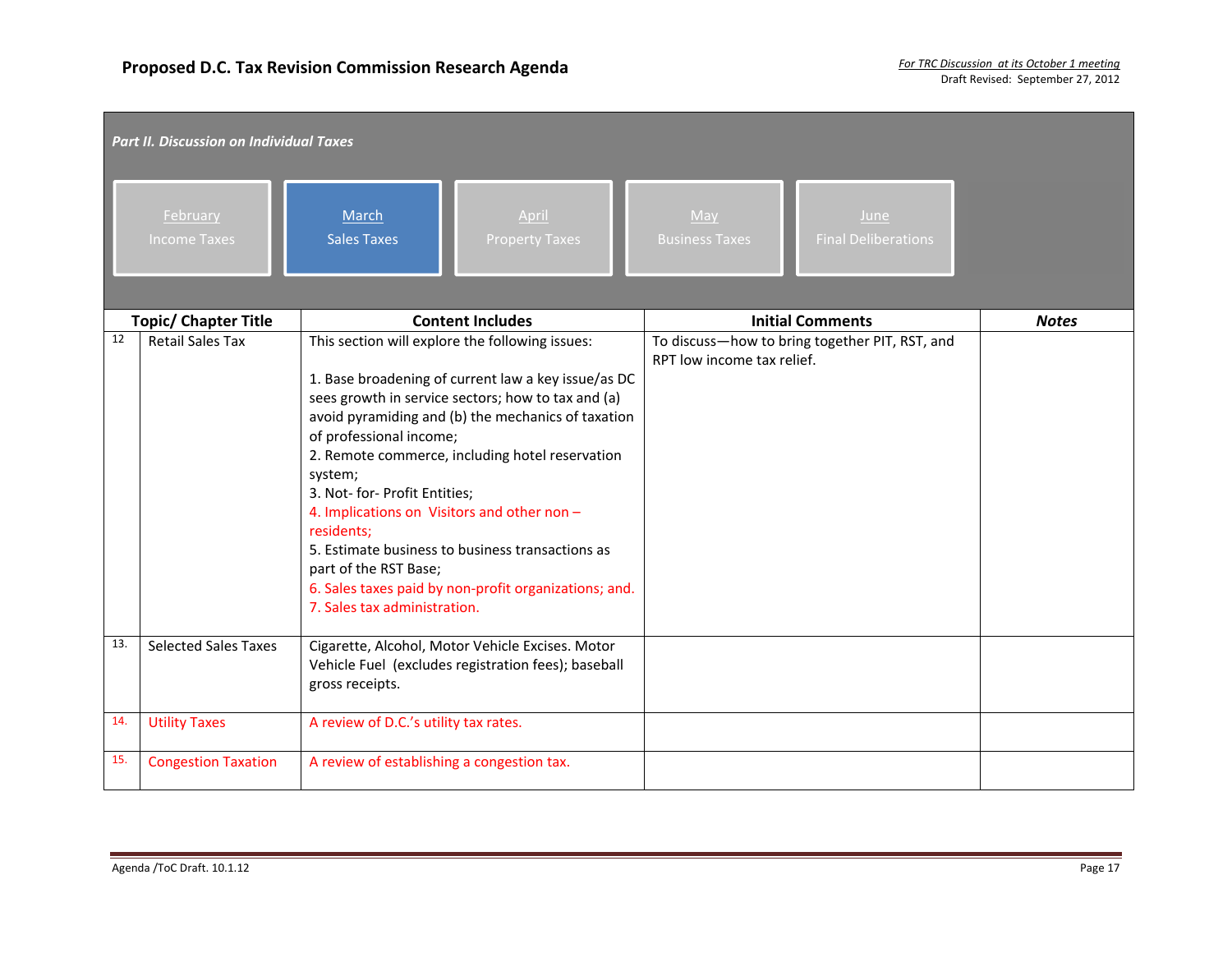|    | <b>Part II. Discussion on Individual Taxes</b> |                                                                                                                                                                                                                              |                                                                                                                                                                                                                                                                                                                             |                                    |                                               |              |  |  |
|----|------------------------------------------------|------------------------------------------------------------------------------------------------------------------------------------------------------------------------------------------------------------------------------|-----------------------------------------------------------------------------------------------------------------------------------------------------------------------------------------------------------------------------------------------------------------------------------------------------------------------------|------------------------------------|-----------------------------------------------|--------------|--|--|
|    | February<br><b>Income Taxes</b>                | March<br><b>Sales Taxes</b>                                                                                                                                                                                                  | April<br><b>Property Taxes</b>                                                                                                                                                                                                                                                                                              | May<br><b>Business Taxes</b>       | June<br><b>Final Deliberations</b>            |              |  |  |
|    | <b>Topic/ Chapter Title</b>                    |                                                                                                                                                                                                                              | <b>Content Includes</b>                                                                                                                                                                                                                                                                                                     |                                    | <b>Initial Comments</b>                       | <b>Notes</b> |  |  |
| 15 | Real Property Tax: A<br><b>Basic Primer</b>    | Property tax as critical tax as DC is a local<br>governments and property tax is good local<br>revenue source.<br>levies, collections, delinquencies, tax base<br>composition and tax rates.<br>have changed over the years. | Describe personal and real property taxes in DC<br>with a focus on real residential and commercial<br>property taxes-both very different but important.<br>After describing the institutional/legal framework,<br>this chapter presents trends in DC - assessments,<br>A history of how real property tax rates and classes | least four chapters as now listed) | Property as a key Focus of the Commission (at |              |  |  |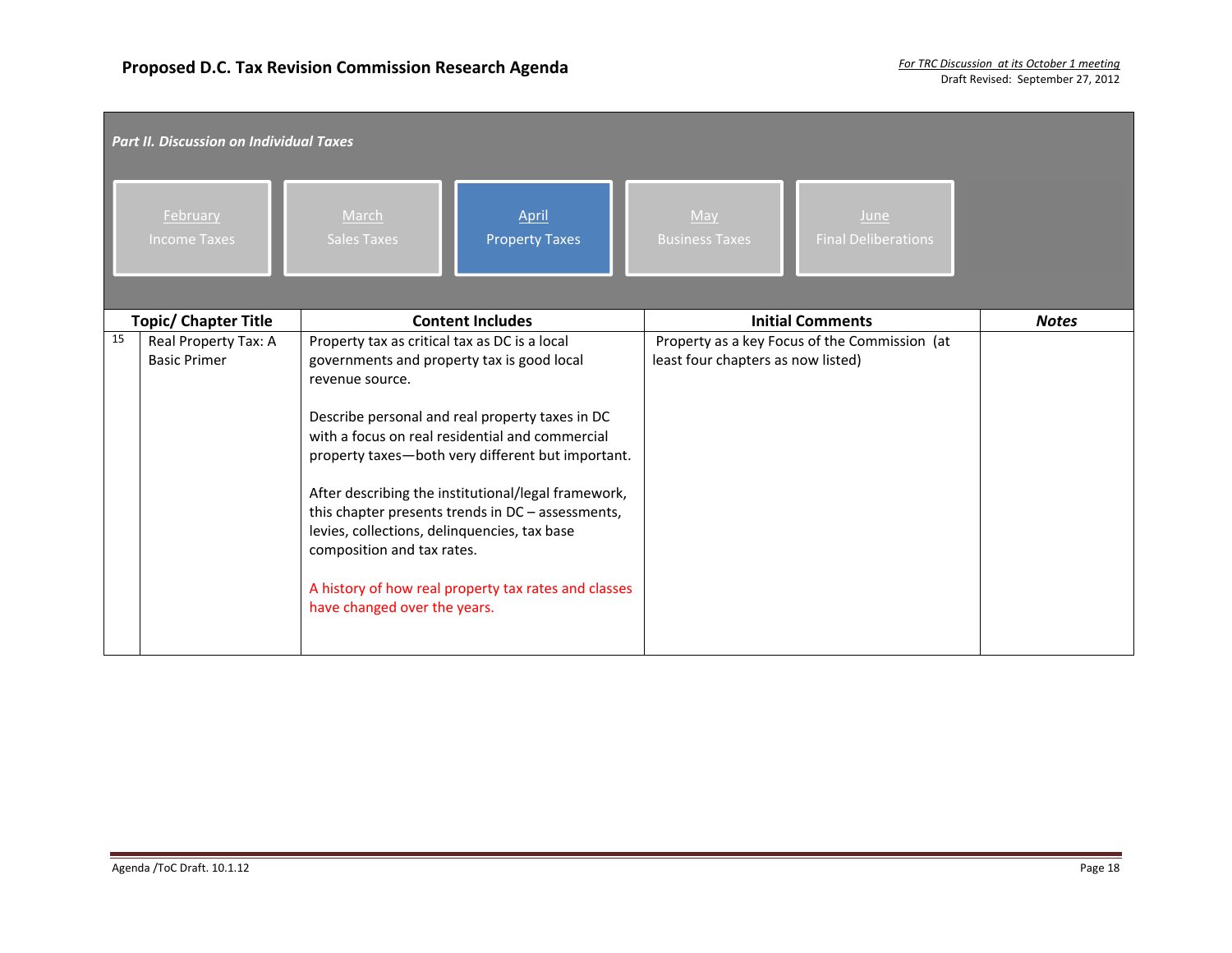| 16 | <b>Taxation of Residential</b><br><b>Real Property</b> | Define the real property tax base by identifying<br>what is included and what is excluded. Describe the                                                   | This is a huge chapter with separate sections on                                             |  |
|----|--------------------------------------------------------|-----------------------------------------------------------------------------------------------------------------------------------------------------------|----------------------------------------------------------------------------------------------|--|
|    |                                                        | valuation processes, how well they are done and<br>how transparent they are to the public.                                                                | 1. tax expenditures, including a discussion of the<br>sun-setting some tax expenditures      |  |
|    |                                                        | This section will address a number of issues related<br>to the fairness and overall complexity of the                                                     | 2. assessment caps                                                                           |  |
|    |                                                        | system, including:                                                                                                                                        | 3. administration issues with a focus on<br>assessment uniformity and property tax relief in |  |
|    |                                                        | i. A discussion of the how revenues foregone<br>through tax relief measures (tax expenditures)<br>erode the tax base and shift the tax burden             | both cases                                                                                   |  |
|    |                                                        | ii. exploring the impact of assessment caps, which                                                                                                        |                                                                                              |  |
|    |                                                        | limit the growth in real property assessments for<br>owner occupied housing, on revenue productivity,<br>uniformity and fairness                          |                                                                                              |  |
|    |                                                        | iii. identifying administrative costs associated                                                                                                          |                                                                                              |  |
|    |                                                        | with the implementation of the real property tax<br>resulting from the plethora of property tax relief<br>mechanisms and the imposition of the 40 percent |                                                                                              |  |
|    |                                                        | floor on assessed values and taxes                                                                                                                        |                                                                                              |  |
|    |                                                        | iv. Real property tax administration.                                                                                                                     |                                                                                              |  |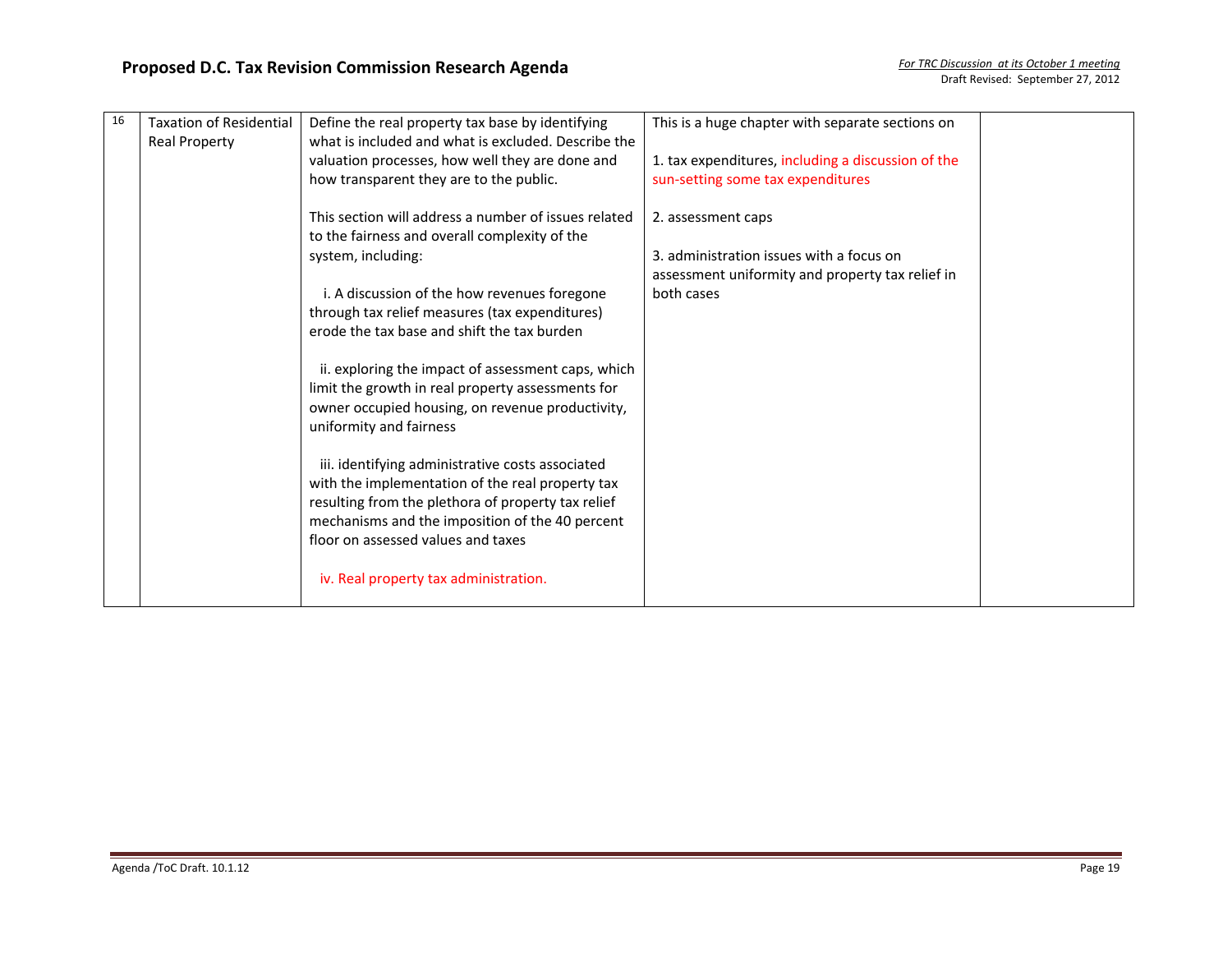| 17 | Taxation of                | Explores issues related to the real property tax on    | Another huge topic which will include separate       |
|----|----------------------------|--------------------------------------------------------|------------------------------------------------------|
|    | <b>Commercial Property</b> | commercial properties. It starts with a description    | sections on:                                         |
|    |                            | of current law including defining the base and         |                                                      |
|    |                            | various classes of property. The chapter looks at:     | 1. Classification and the level and variation of tax |
|    |                            |                                                        | rates across property types                          |
|    |                            | the issue of the level and variation in tax<br>i.      |                                                      |
|    |                            | rates across property types and the                    | 2. portion of tax paid by non-residents              |
|    |                            | classification system generally                        |                                                      |
|    |                            | the extent to which the commercial real<br>ii.         | 3. appeals process                                   |
|    |                            | property tax is exported to non-residents              |                                                      |
|    |                            | the appeals process and recent changes to<br>iii.      | 4. exempt properties including property              |
|    |                            | that process                                           | exempted by local statute and federal mandate        |
|    |                            | discussing the proliferation in properties<br>iv.      | (staff recommends that the Commission's scope        |
|    |                            | that are totally exempt from the real                  | cannot extend to a detailed analysis of the cost     |
|    |                            | property tax and how they might                        | benefit analysis of non-profit's non-tax             |
|    |                            | contribute to the cost of services they                | contributions to the D.C. community given the        |
|    |                            | consume through payments-in-lieu-if-                   | complexity of this analysis)                         |
|    |                            | taxes (PILOTs), the provision of services-             |                                                      |
|    |                            | in-lieu-of-taxes (SILOTs) or other means               | 5. property tax abatements and economic              |
|    |                            | the growth and nature of abatements as<br>۷.           | development                                          |
|    |                            | an economic development tool                           |                                                      |
|    |                            | Commercial property tax administration<br>vi.          |                                                      |
|    |                            |                                                        |                                                      |
| 18 | Personal Property,         | Issues to be examined include: (i) providing detail    |                                                      |
|    | Public Space Use           | about what taxes and fees public space users and       |                                                      |
|    | (vault tax); Possessory    | (ii) discussing the equitable application of sales and |                                                      |
|    | interest                   | property taxes vis-à-vis similar business properties   |                                                      |
|    |                            | that that do not use public space. The 1998 TRC        |                                                      |
|    |                            | report found the personal property tax to have a       |                                                      |
|    |                            | negative effect.                                       |                                                      |
|    |                            |                                                        |                                                      |
| 19 | Deed and Recordation       | Rationale; administration; effect on transactions      |                                                      |
|    | Taxes, Including tax on    | (e.g. housing). Look at the level of the tax and       |                                                      |
|    | <b>Economic Interests</b>  | arguments pro and con for a tax greater than           |                                                      |
|    |                            | administrative/record keeping costs. Issue of          |                                                      |
|    |                            | commercial refinancing, issues of earmarking tax       |                                                      |
|    |                            | revenues for specific expenditures.                    |                                                      |
|    |                            |                                                        |                                                      |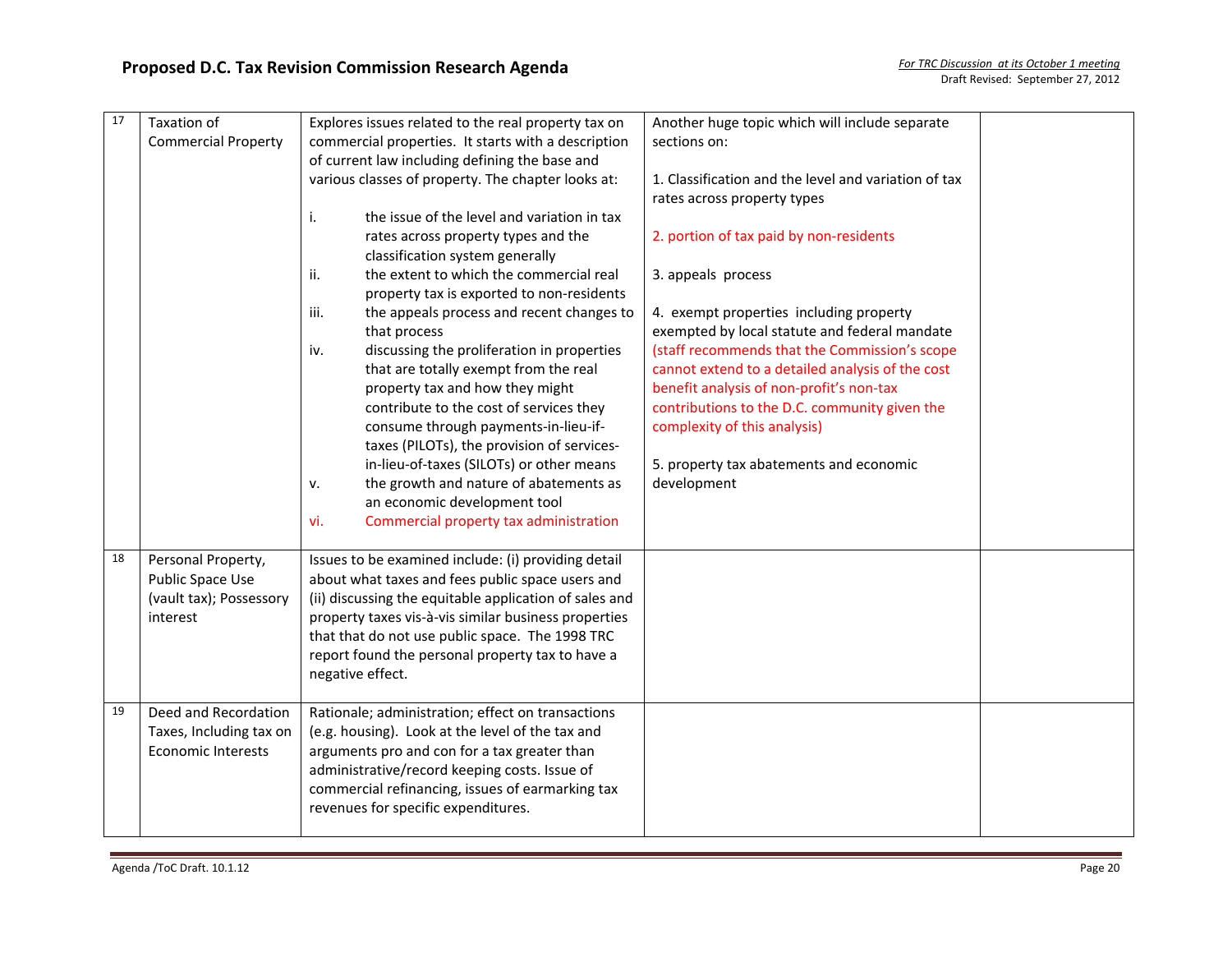| <b>Part II. Discussion on Individual Taxes</b> |                                                                                                                                  |                                                                                                                                                                                                                                                                                                                                                                                                                                                                                                 |  |                                                                                                                                                                                                                                                                                                                                                                                                 |  |              |  |  |  |
|------------------------------------------------|----------------------------------------------------------------------------------------------------------------------------------|-------------------------------------------------------------------------------------------------------------------------------------------------------------------------------------------------------------------------------------------------------------------------------------------------------------------------------------------------------------------------------------------------------------------------------------------------------------------------------------------------|--|-------------------------------------------------------------------------------------------------------------------------------------------------------------------------------------------------------------------------------------------------------------------------------------------------------------------------------------------------------------------------------------------------|--|--------------|--|--|--|
|                                                | February<br><b>Income Taxes</b>                                                                                                  | March<br>April<br><b>Sales Taxes</b><br><b>Property Taxes</b>                                                                                                                                                                                                                                                                                                                                                                                                                                   |  | May<br>June<br><b>Business Taxes</b><br><b>Final Deliberations</b>                                                                                                                                                                                                                                                                                                                              |  |              |  |  |  |
| <b>Topic/ Chapter Title</b>                    |                                                                                                                                  | <b>Content Includes</b>                                                                                                                                                                                                                                                                                                                                                                                                                                                                         |  | <b>Initial Comments</b>                                                                                                                                                                                                                                                                                                                                                                         |  | <b>Notes</b> |  |  |  |
| 20                                             | <b>General Business</b><br>Taxation: the<br>Corporate Net Income<br>(Franchise) Tax and<br>Unincorporated<br><b>Business Tax</b> | Key issues to lay out (which will also pertain to<br>Chapter 10) include why tax the business<br>enterprise in the first place? $\rightarrow$ Do pass through<br>entities make the tax obsolete/treatment of UB<br>tax. Apportionment of business income and<br>receipts (combined reporting); special attention to<br>tax admin. (?) Taxation by size of business-the<br>"small business" topic.                                                                                               |  | Also must focus on the history, status, and<br>options for taxation of unincorporated business<br>income. Logical to have this follow PIT even<br>though gen. bus tax not one of the "Big 3" (PIT,<br>RST, RPT)                                                                                                                                                                                 |  |              |  |  |  |
| 21                                             | Alternatives to the<br><b>Taxation of Business</b><br>Net Income: VAT and<br><b>GRT</b>                                          | Description of alternatives. Equal yield vis-à-vis<br>corporate tax only; Could have a section of "what<br>if" Federal Gov't adopts a broad based<br>consumption tax.                                                                                                                                                                                                                                                                                                                           |  | Entity taxation. Success of Ohio's CAT makes this<br>an issue meriting attention. It's hard to see how<br>we can justify deleting this chapter                                                                                                                                                                                                                                                  |  |              |  |  |  |
| 22                                             | The Revenue System<br>and Local Economic<br>Development                                                                          | This is the competitiveness chapter: Includes<br>Fundamentals of job creation; business tax<br>incentives to include a discussion of where tax<br>incentives have worked in other jurisdictions so<br>that we can understand how they may work in D.C.<br>A question arises as to whether we (i) commission<br>a special section on Enterprise zones, on (ii) role of<br>small business in economic development, and (iii)<br>on providing tax abatements to Certified Business<br>Enterprises. |  | <b>Business Tax Incentives: Document what</b><br>programs and incentives there are and what the<br>trends have been since the 1998 study. Then<br>discuss current programs in DC and their<br>relationship to factors identified in 1(b).<br>Include TIFs here along with abatements: Is there<br>a set of principles for abatements and TIFs or has<br>this been ad hoc? Include baseball tax. |  |              |  |  |  |